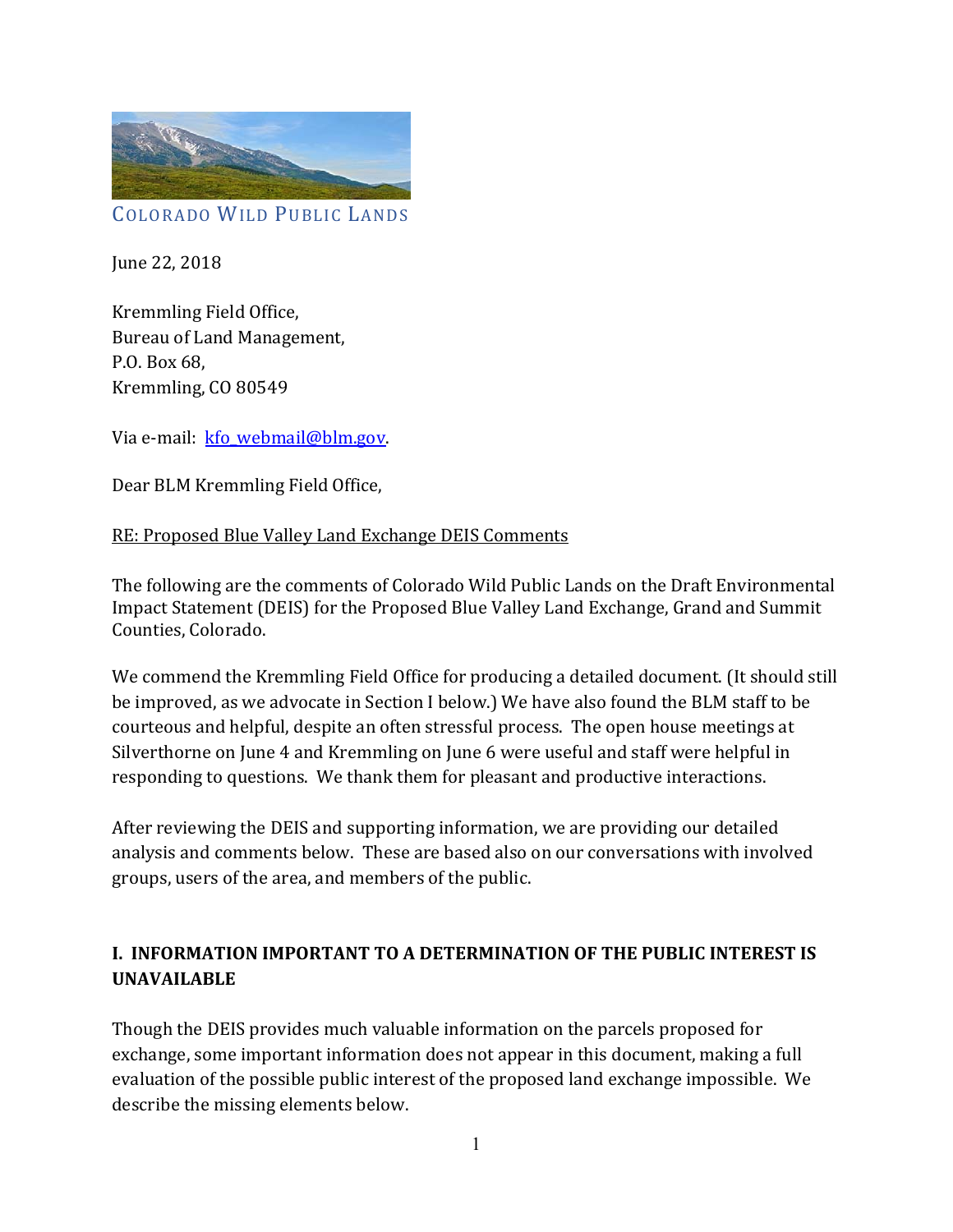- Public access and use of Blue River The majority of scoping comments that were against the land exchange addressed the concern around loss of public access and use of the Blue River, yet this is minimally addressed in the DEIS. Similar concerns were identified in the 2005 scoping period and identified by the BLM KFO to be addressed in the EA anticipated at that time. (DEIS at2&3)
- Assurance of continued public use of the Blue River The DEIS suggests that the public will have the right to continue to use the Blue River for floating and fishing, and that they will be permitted to stop and rest in the Spring Creek Bridge area.

Users that previously used the Federal parcels as a stopping point, would no longer be able to stop in this area and would have to stop earlier at the proposed Spring Creek Bridge area.

### DEIS 3-28

The DEIS should include an appendix disclosing a binding agreement between the proponent and appropriate entities that would ensure the public's right to float the river without encumbrances, and also address the proposed agreements for the Spring Creek Bridge area.

- Descriptions of the proposed recreation improvements and the related future ownership, easements, funding and management plan are unclear – These need to be more specific including type, amounts and layout of facilities, costs, locations and especially future funding and management, in order to be evaluated and provide the public assurance of the commitments. The DEIS states that the proponent has agreed to enter an MOU with the BLM (DEIS: 2-6, 2-7). This should have been drafted and included in the document.
- Description of existing conditions and analysis of future conditions on national forest land - Proposed access (a new trail) to national forest land adjacent to the Blue River is described in the DEIS as being provided by the proponent as mitigation for loss of public riverfront lands. However no information is provided about the existing national forest land that is being accessed, the existing conditions, natural resources, suitability for future development and proposed Forest Service management. Information is needed on the proposed trail design, whether it is an existing trail or a new trail, and proposed grades and widths to determine usability and impacts. What is the terrain like at the bottom of the trail and how much access is available considering topography?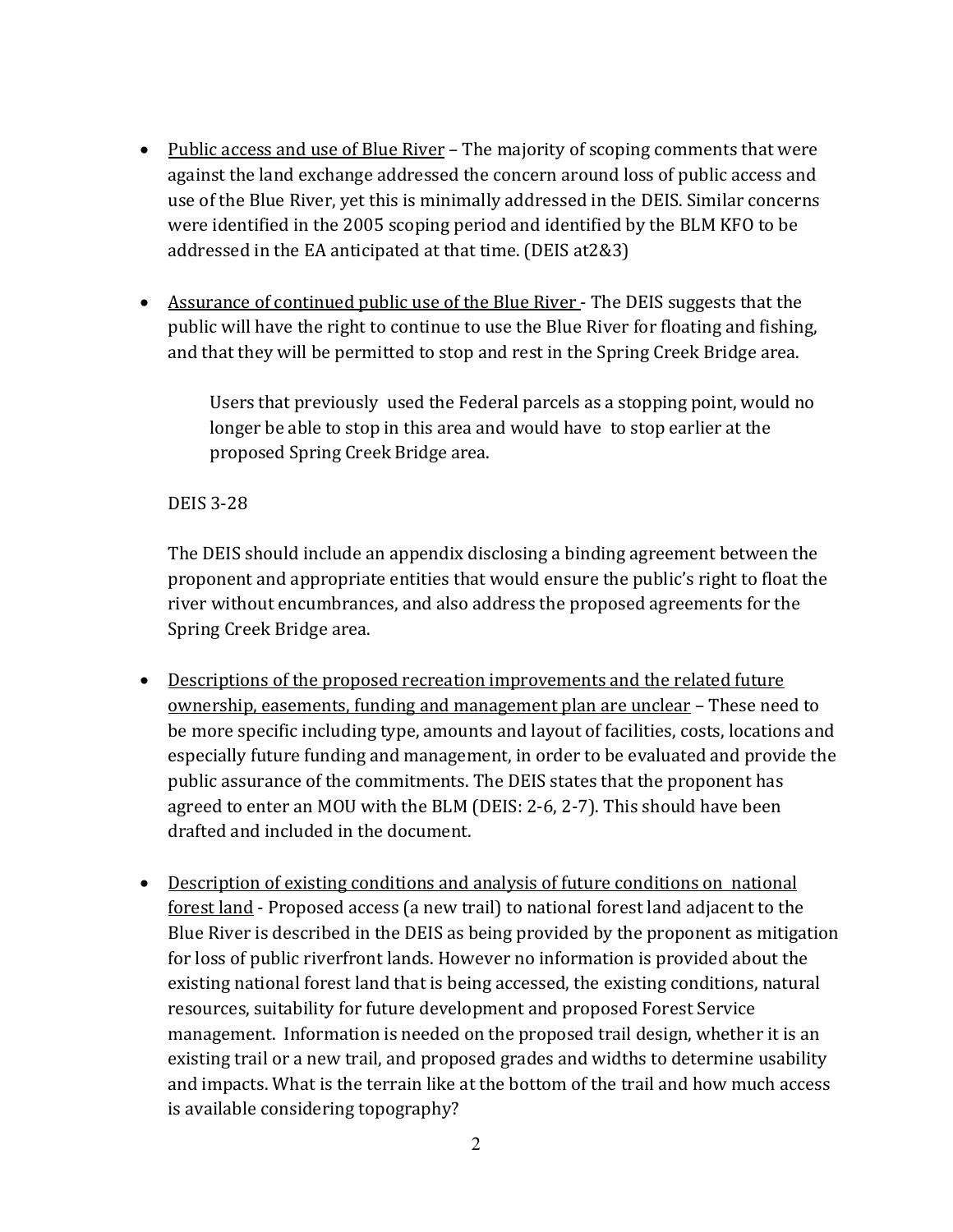- Description of current management challenges and alternative solutions One of the purposes of the proposed LEX is to "improve management of public lands while minimizing and reducing conflict."(DEIS ES-1). The DEIS mentions current conflicts with the public and the private landowners but does not provide documentation of the details of the management challenges. Specific details should be provided as to where and how often these conflicts occur. Following documentation of the challenges, the BLM should consider alternative methods of resolving the conflicts besides exchanging land; for example, could signs be placed, additional parking provided on current BLM property, etc. Provide an estimate of annual costs of managing "difficult to manage lands" and an estimated cost savings from consolidation thru LEX. The DEIS must consider all reasonable alternatives including purchase of private lands.
- Future protection of identified sensitive resources on land that will become private -Valuable natural resources have been identified on various BLM parcels that are proposed for exchange., including previously identified "retention" parcels, see following Section II. No information is provided on how protection of those resources will be assured once the land is in private ownership. Information is needed on specific funding, management techniques and protection in perpetuity of these sensitive resources, e. g., conservation easements as well as restrictions on certain uses.
- Chevron Parcel–The Chevron parcel is a proposed donation from the proponent to the BLM: this suggests the appraisals are likely complete and values agreed upon. If this is the case, the appraisals should have been included as appendices to the DEIS. Secondly, there is little discussion about the characteristics of the parcel and its resource values. This parcel needs to have the same analysis as the other BVR parcels to provide assurance there are no negative impacts.
- Processing costs and funding Include the costs to the BLM and the costs to the proponent of all work related to this land exchange to this point including scoping, meetings, coordination and preparation of reports and DEIS. This information is in the Feasibility Analysis, which should have been posted to the weblink along with the DEIS. However, this information is from no later than December, 2004 (when the FA was signed), so updated information on the agency's costs is needed.
- The DEIS does not state the land-tenure categories of the federal parcels.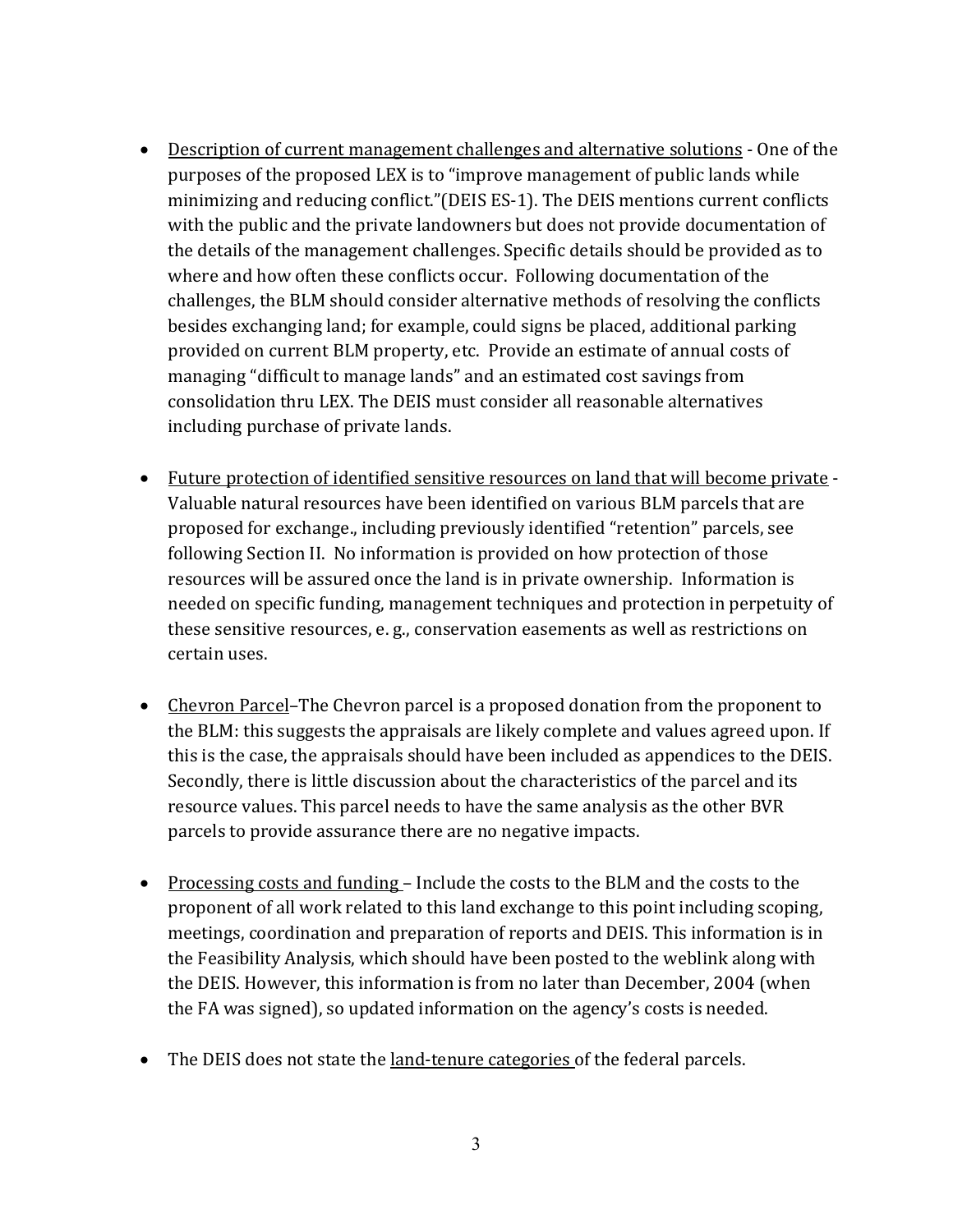- In early June 2018, Colorado Wild Public Lands submitted FOIA requests for further information that have not yet been received at the time of submittal. Not having the detailed qualitative information from the requested documents has hampered our ability to thoroughly analyze the impacts of the proposed exchange. The DEIS described many of the documents we requested as "in the project file", suggesting that the agency has ready access to them.
- There is no response to the scoping comments submitted in May-June of 2016.
- Information on additional beneficiaries and related agreements -There are no details regarding the arrangements between the proponent and the three thirdparty beneficiaries of the land exchange. The public has a right to know whether or not there is any profit associated with these outside transactions on public lands. The proposed transactions are as follows: Parcel K to Blue Valley Acres HOA, part of Parcel C to Sheephorn Ranch, and Parcel J to Skylark Ranch. BVR 2 is owned now by Summit county with an option for BVR to purchase and convey to USFS via BLM. There should be multiple agreements for these conveyances, and drafts should be in a DEIS appendix.
- Mineral Resources on Private Lands to be Exchanged The Feasibility Analysis from 2004 states that the State of Colorado "reserved all rights to any and all minerals, ore . . . oil and gas and other like substances in or under said land, the rights of ingress and egress for the purpose of mining . . . " for a portion of BVR parcel 1. (FA at 17). There are also some reserved mineral interests on BVR parcel 3 (FA, 18). The DEIS contains no discussion of mineral potential on non-federal parcels, as the mineral reports on non-federal parcels have not yet been done. (DEIS 3-139, 3-169). Given that non-federal parcels have mineral interests held by third parties, BLM should inform the public about potential disruptive uses of the lands they receive in the exchange before it occurs, so that they can weigh in on whether the benefits of acquiring the property outweigh the potential for future disruption of the public enjoyment of the lands. This potential disruption could impact the value of these lands to the public.

### **II. THE PUBLIC INTEREST OF THE PROPOSED EXCHANGE IS QUESTIONABLE**

#### INTRODUCTION.

The governing statute for BLM land exchanges, the Federal Land Policy and Management Act, declares the following policy: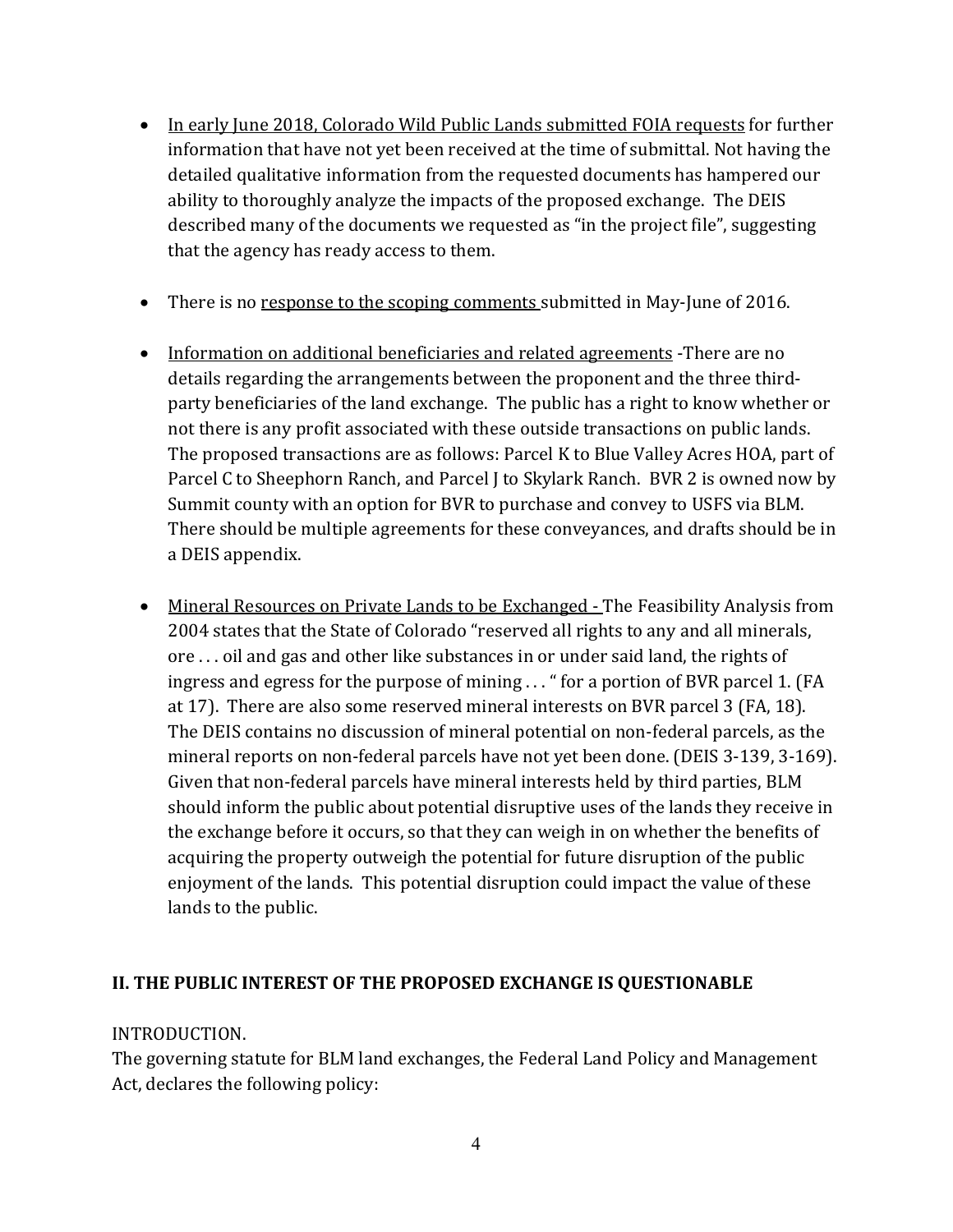the public lands be retained in Federal ownership, unless as a result of the land use planning procedure provided for in this Act, it is determined that disposal of a particular parcel will serve the national interest.

43 U. S. C. 1701(a)(1). This act also states that the values of federal land to be traded away must not be more valuable than the lands to be acquired. 43 U. S. C. 1716. This is further detailed in BLM's land exchange regulations:

Determination of public interest. The authorized officer may complete an exchange only after a determination is made that the public interest will be well served. When considering the public interest, the authorized officer shall give full consideration to the opportunity to achieve better management of Federal lands, to meet the needs of State and local residents and their economies, and to secure important objectives, including but not limited to: Protection of fish and wildlife habitats, cultural resources, watersheds, wilderness and aesthetic values; enhancement of recreation opportunities and public access; consolidation of lands and/or interests in lands, such as mineral and timber interests, for more logical and efficient management and development; consolidation of split estates; expansion of communities; accommodation of land use authorizations; promotion of multiple-use values; and fulfillment of public needs. In making this determination, the authorized officer must find that:

(1) The resource values and the public objectives that the Federal lands or interests to be conveyed may serve if retained in Federal ownership are not more than the resource values of the non-Federal lands or interests and the public objectives they could serve if acquired, and

(2) The intended use of the conveyed Federal lands will not, in the determination of the authorized officer, significantly conflict with established management objectives on adjacent Federal lands and Indian trust lands. Such finding and the supporting rationale shall be made part of the administrative record.

### 43 CFR 2200.0-6(b).

We suggest that as the two alternatives exist currently, Alternative  $1 - No$  Action, is the alternative that would best serve the public interest, as BLM Parcels G, H and I have high natural values and critical locations in maintaining current public access to and use of the Blue River. We recognize that the proponent has done additional work and included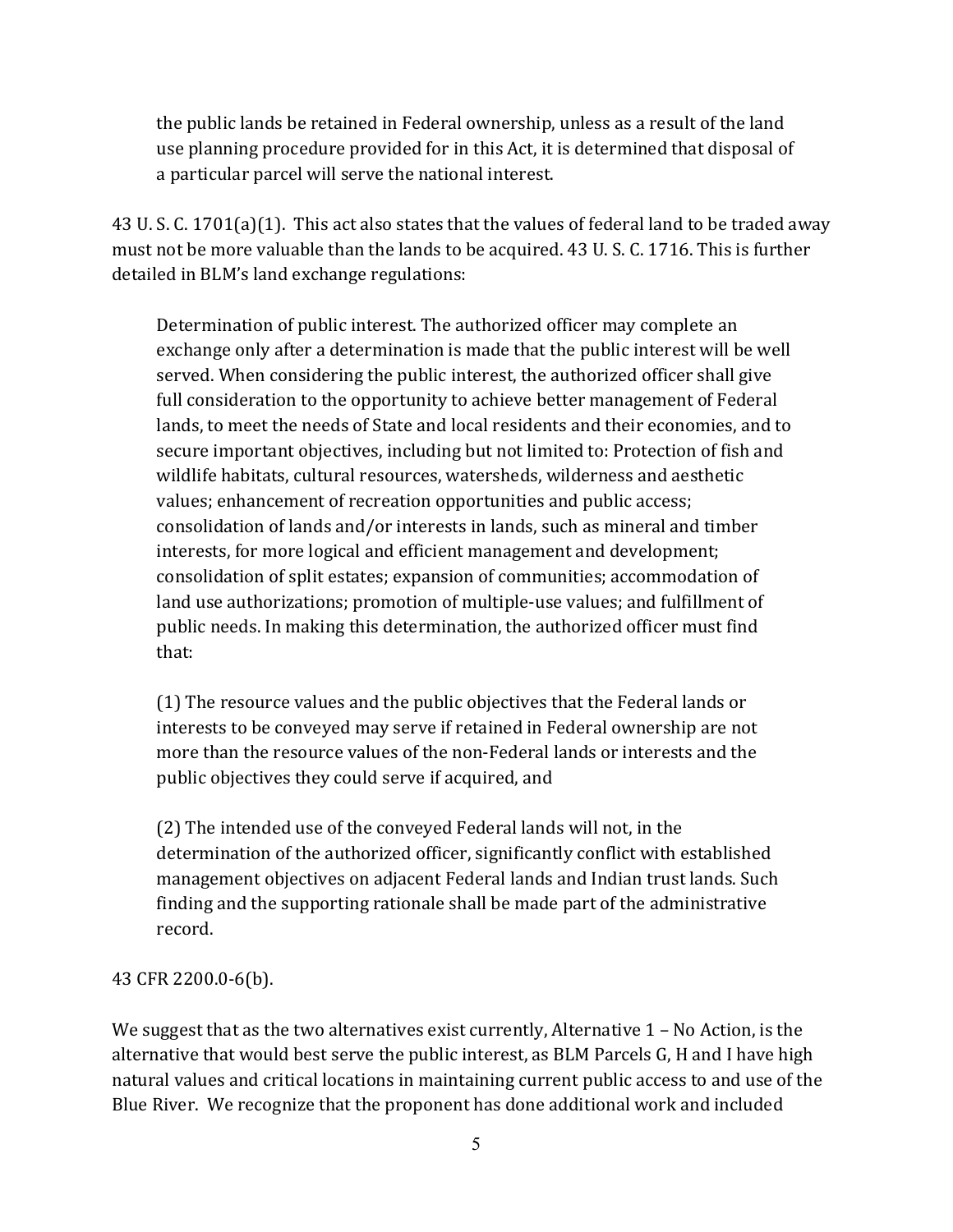further mitigation measures in this proposal. In particular, we commend placing a permanent easement for the Spring Creek bridge take-out and associated facilities. Should the work on the proposed exchange move forward, we have included recommendations regarding further study of resources, and obtaining permanent assurances for proposed resource protection, public access, use, recreation facilities and management, as discussed below.

 A. VEGETATION - The DEIS states that "there are no federally threatened or endangered plants . . . on any of the exchange parcels" (DEIS 3-126). However, there is Harrington Penstemon, a species identified by both BLM and the Forest Service as "sensitive", on federal parcels G, H, I and K. According to the document, "the exchange would result in a net loss of 7 acres of *Penstemon Harringtonii* habitat for lands managed by the BLM." (DEIS 3-129)

While the agency's assertion that the uses that occur on the lands in the exchange will not likely change very much, it is also true that there are fewer requirements for protections of natural resources on private property compared to BLM lands. While these 7 acres of sensitive plant habitat are under federal jurisdiction, the BLM has the authority to manage them and the surrounding lands in a manner that protects the plants; the land exchange would leave this entirely to the discretion of the landowners. BLM G, H, I and K should only be conveyed with a requirement for protective conservation easements.<sup>1</sup> Additionally, the DEIS does not include discussion of the cumulative loss of Penstemon habitat over multiple agency actions. (See Section for more about cumulative effects.)

## B. WATER RESOURCES: THE N0 ACTION ALTERNATIVE BETTER SERVES THE PUBLIC INTEREST

The land exchange would result in a net loss of:

- 6006 linear feet (>1 mile) of stream frontage (DEIS 3-147, 151)
- 61.8 acres of wetlands (DEIS 3-167)
- 4.6 acres of riparian habitat (DEIS 3- 171)
- 0.03 acres of fen habitat (DEIS 3-170)
- 3.2 acres of aquatic habitat (DEIS 3-171)

43 CFR 2200.0-6(i).

 $\overline{a}$ 1 The BLM clearly has the authority to restrict use of land exchanged to private interests:

Reservations or restrictions in the public interest. In any exchange, the authorized officer shall reserve such rights or retain such interests as are needed to protect the public interest or shall otherwise restrict the use of Federal lands to be exchanged, as appropriate.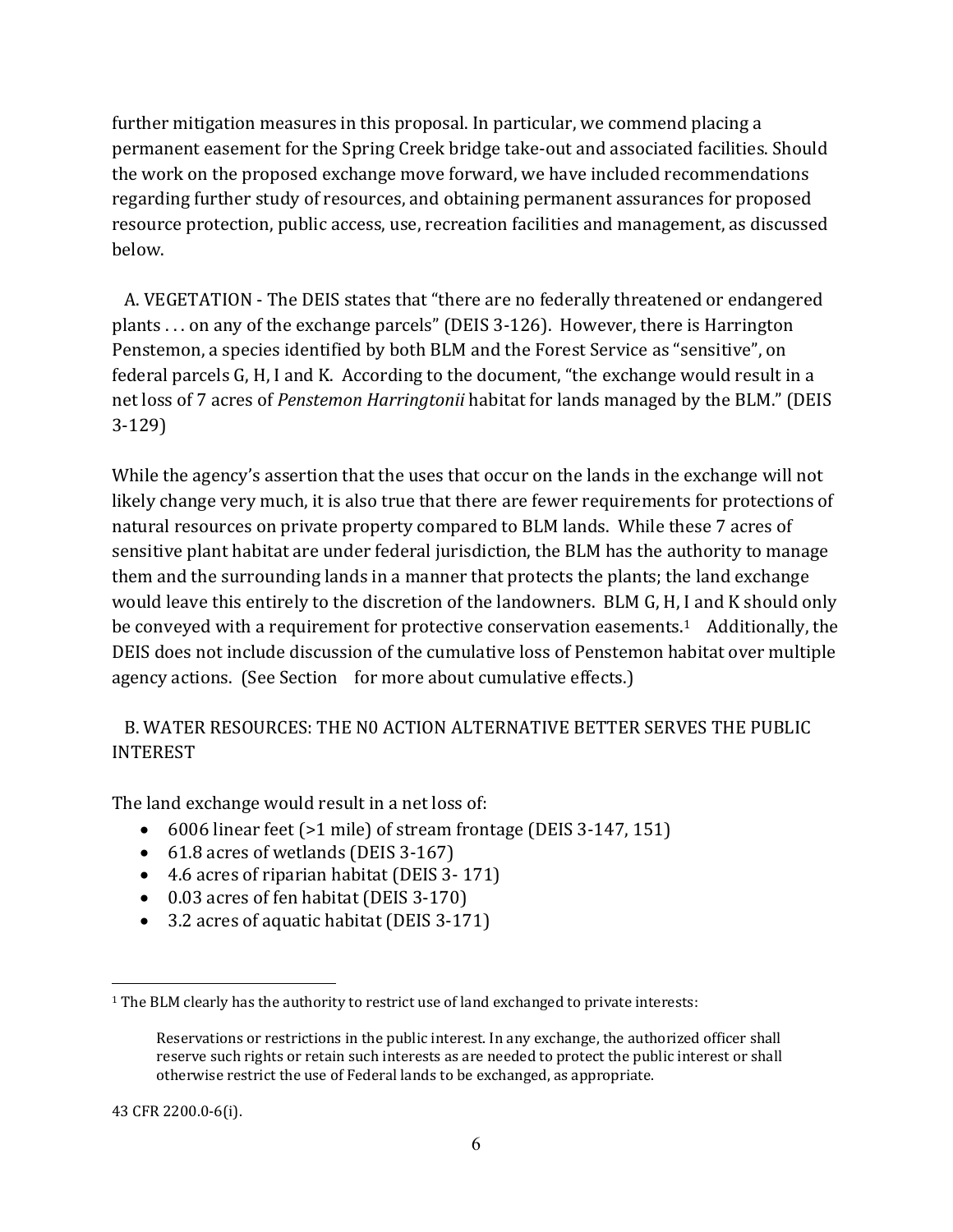This would adversely affect recreational opportunities. Recreation, especially fishing and boating, is a major use of the area of the land exchange. See further discussion in section III below.

This loss of wetlands and riparian areas is in conflict with:

"an important RMP goal to maintain proper functioning condition of riparian vegetation with management actions focused on . . . protection of wetlands . . . "(DEIS 3-157)

The loss of wetlands, with no conditions requiring their protection, appears to violate at least the spirit of Executive Order 11990:

When Federally-owned wetlands or portions of wetlands are proposed for lease, easement, right-of-way or disposal to non-Federal public or private parties, the Federal agency shall (a) reference in the conveyance those uses that are restricted under identified Federal, State or local wetlands regulations; and (b) attach other appropriate restrictions to the uses of properties by the grantee or purchaser and any successor, except where prohibited by law; or (c) withhold such properties from disposal.

E. O. 11990, May 24, 1977, 42 Fed Reg 26961, section 4.

Fens are a particularly rare and important type of wetland. As the Environmental Protection Agency (EPA) notes,

Because of the large historical loss of this ecosystem type, remaining fens are that much more rare, and it is crucial to protect them.

EPA's wetlands website at: https://www.epa.gov/wetlands/wetlands-classification-andtypes#fens. This site also notes that "up to 10,000 years are required to form a fen naturally." Ibid.

There are five fens included in the proposed land exchange, four on BLM C and one on BVR 3. These are very unique resources, and they receive special protections by the U.S. Army Corps of Engineers, charged with enforcing Section 404 of the Clean Water Act. Under the status quo, two of the four fens on BLM C do not comply with PLH Standard 2 due to grazing. However, federal ownership could allow future BLM restrictions on livestock grazing and other public uses, based on future assessments; the land exchange would eliminate this opportunity.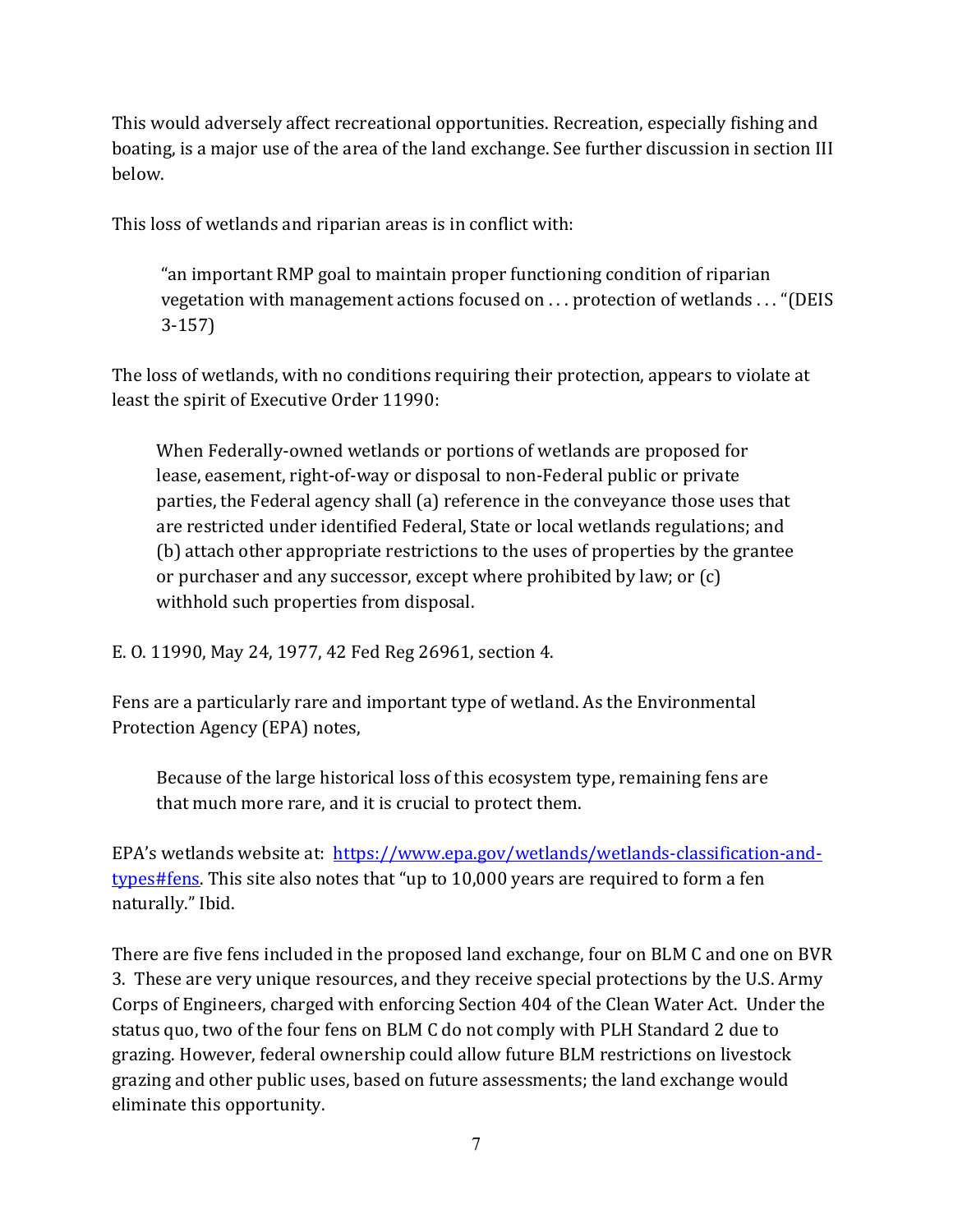There may be no immediate threat of loss of, or damage to, fens and other wetland types by the proposed land exchange, but adverse impacts to wetlands are much more likely to occur on private lands in the long term. The BLM should either not incur a net loss of wetlands, especially fens, in the land exchange, or place restrictions on the use of those wetlands exchanged to private. See footnote 1 and discussion in section V below.

### C. PUBLIC LAND HEALTH STANDARDS

"Standards describe the conditions needed to sustain public land health . . . "(DEIS 2- 14).

These standards address things like soil permeability, healthy plant communities and water quality. PLH Standards 1, 2, 3 and 5 all affect the overall water quality of watersheds and aquatic resources. The PLH standards help to guide management policies for the RMP, and the agency has the responsibility and the authority to apply them to grazing, recreation and resource extraction management.

*Public Land Health Standard 2* This is a measurement of the health of riparian ecosystems:

"…riparian systems associated with both running and standing water function properly, and have the ability to recover from major disturbance (such as fire, severe grazing, or 100 year floods). Riparian vegetation captures sediment, and provides forage, habitat and biodiversity. Water quality is improved or maintained. Stable soils store and release water slowly." DEIS 3-172

Standard 2 describes habitat that is essential to the water quality and subsequent biodiversity of a given watershed. It is affected by PLH Standards 1 and 3, soil permeability and healthy plant communities, respectively.

Under the status quo,

"Most of the federal parcels meet PLH Standard 2 . . . they are largely dominated by native plants that are vigorous and desirable, with appropriate structural diversity, adequate composition, cover and density. " (DEIS 3-173)

Because the status quo includes more wetlands and riparian habitats under federal stewardship than the proposed action would, larger acreages of public lands currently benefit from the RMP's direction to achieve proper functioning condition and meet PLHS 2. RMP at 14.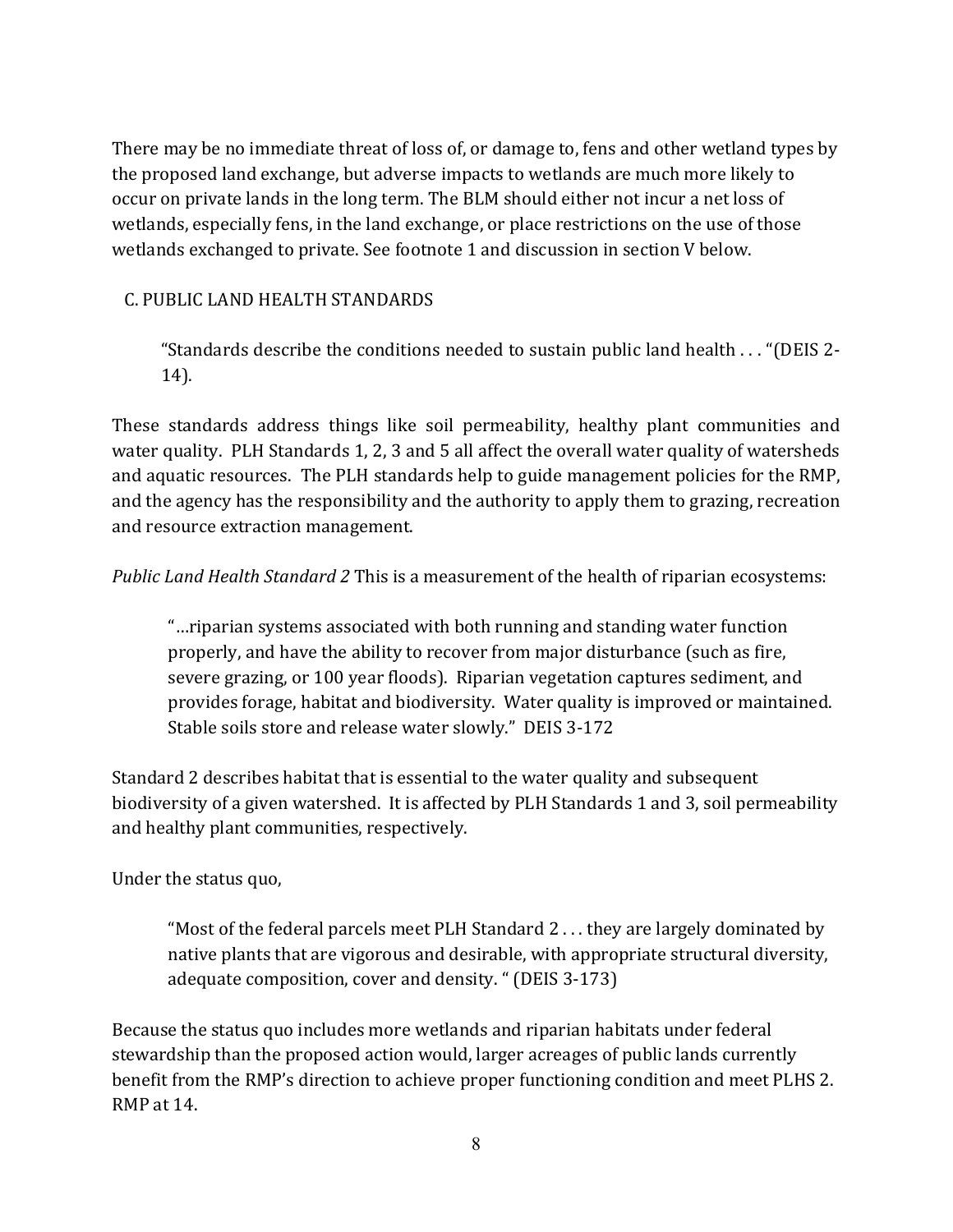D. LIVESTOCK GRAZING *–* The land exchange would allow less management of livestock for protection of water resources, as the land exchange would leave fewer of these resources under federal management. Grazing is having an impact on land health. Grazing occurs on BLM parcels B, C, F, G, H, and I and on BVR 1 and 8. (DEIS at 3-52, 3-55) There are potential grazing impacts on three of these six parcels based on the BLM's assessment of the parcels' compliance with the various PLH Standards.

BLM C is not meeting riparian standards (2) due to livestock damage to fens located there (less than  $\frac{1}{2}$  acre). (DEIS 3-170) BVR 8 is out of compliance with PLH Standards 1(soil permeability), 3 (healthy plant and animal communities) and 4 (habitat necessary to sustain threatened, endangered or sensitive species) (DEIS 3-54).

"the Blue River in the analysis area has been affected by past grazing and farming practices . . . and by an over-widened channel, which have contributed to erosion and sediment accumulation. In the vicinity just downstream of BLM I . . . bank erosion is contributing . . . sediment . . . into the river. Therefore, portions of the Blue River could be classified as Functioning At Risk… Currently, portions of the Blue River in the vicinity of BVR-8 could be classified as Functioning at Risk due to the bank erosion and sediment accumulation described above." DEIS 3-173 [BVR 8 is just downstream of BLM I.]

Wetlands and riparian areas are like giant sponges; they work in conjunction with soil permeability to protect the quality and quantity of available water resources, by holding water and filtering sediments and pollutants from it. Impairment of these resources through uses such as grazing affects water quality. Livestock grazing can also affect water quality through manure, which becomes a point source pollutant when water running through it enters streambeds either directly or through return irrigation ditches.

While some landowners may choose to employ grazing management practices to protect water resources, they are not required to do so.<sup>2</sup> Because the land exchange would result in a net loss of all water resources, the status quo applies protective management, or at least the possibility of it, consistent with public standards, to a larger quantity of water resources and grazing acreage, making the No Action Alternative the preferred one vis a vis livestock grazing impacts on water quality.

 $\overline{a}$ 

<sup>2</sup> Indeed, the DEIS states that "it should be noted that many land uses that contribute to non-point source pollution on private lands are not regulated." Id. at 3-172.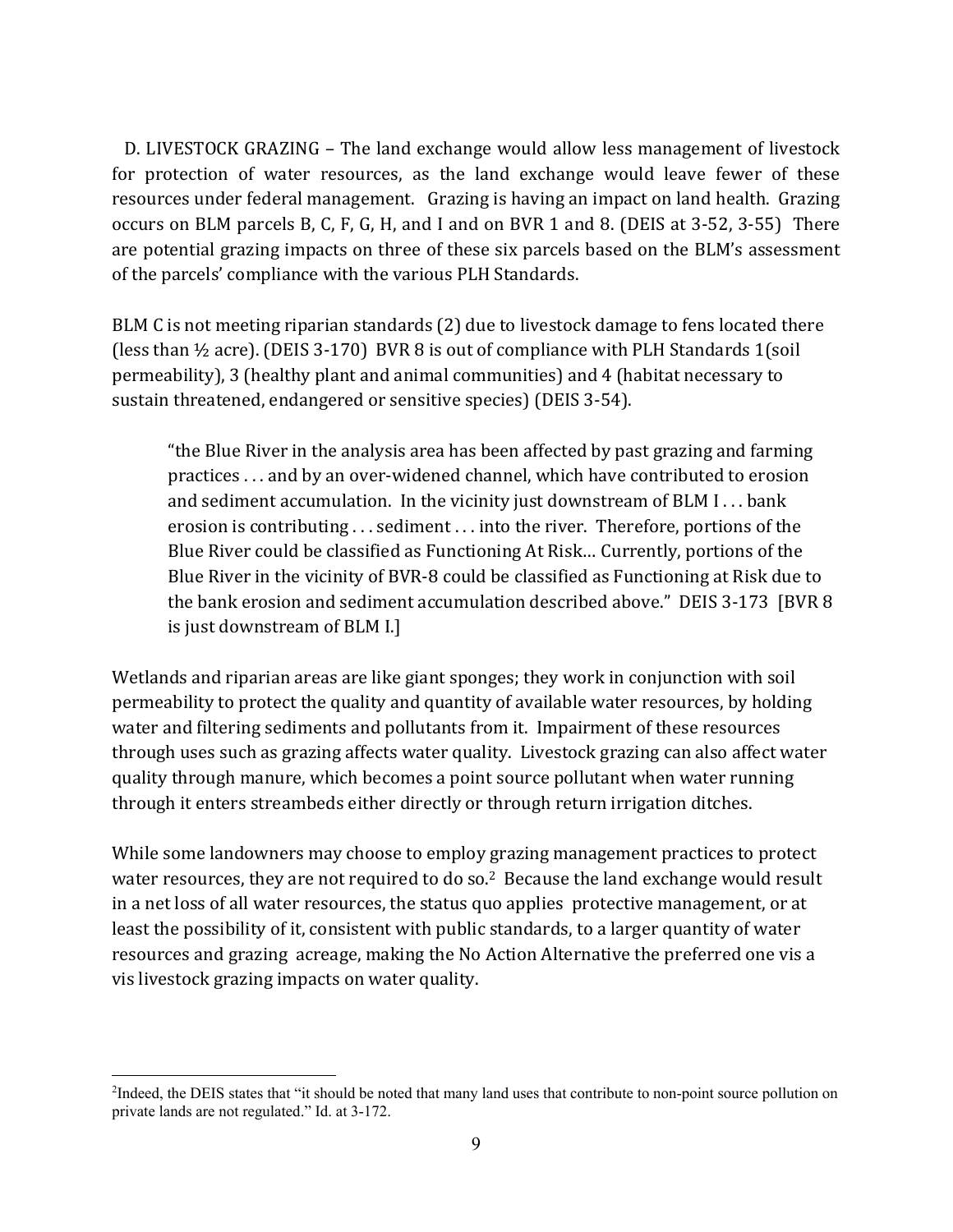E. PALEONTOLOGICAL RESOURCES - Portions of BLM parcels G, H, K, and I are in Potential Fossil Yield Classification (PFYC) 5 (DEIS at 3-67), under which

The probability for impacting significant paleontological resources is high. The area should be assessed prior to land tenure adjustments. Pre-work surveys are usually needed and on-site monitoring may be necessary during land use activities. Avoidance or resource preservation through controlled access, designation of areas of avoidance, or special management designations should be considered.

Id. at 3-65.

Parcel K would be conveyed to Blue Valley Acres subdivision #2, where ground disturbance could occur for a "community purpose" such as a meeting hall or ball fields. DEIS at 3-68. This could expose and damage fossils.

For resources on federal land, the Paleontological Resources Preservation Act applies. Under this act, fossil resources on federal land are protected by the following:

In General- A person may not--

 (1) excavate, remove, damage, or otherwise alter or deface or attempt to excavate, remove, damage, or otherwise alter or deface any paleontological resources located on Federal land unless such activity is conducted in accordance with this subtitle ;

 (2) exchange, transport, export, receive, or offer to exchange, transport, export, or receive any paleontological resource if the person knew or should have known such resource to have been excavated or removed from Federal land in violation of any provisions, rule, regulation, law, ordinance, or permit in effect under Federal law, including this subtitle; or

 (3) sell or purchase or offer to sell or purchase any paleontological resource if the person knew or should have known such resource to have been excavated, removed, sold, purchased, exchanged, transported, or received from Federal land.

Omnibus Public Land Management Act of 2009, P.L. 111-01, Subtitle D, Section 6306(a). However, the resources would lose this protection with transfer of parcels with areas in PFYC 5 to private interests, especially parcel K. Making this parcel "subject to a field survey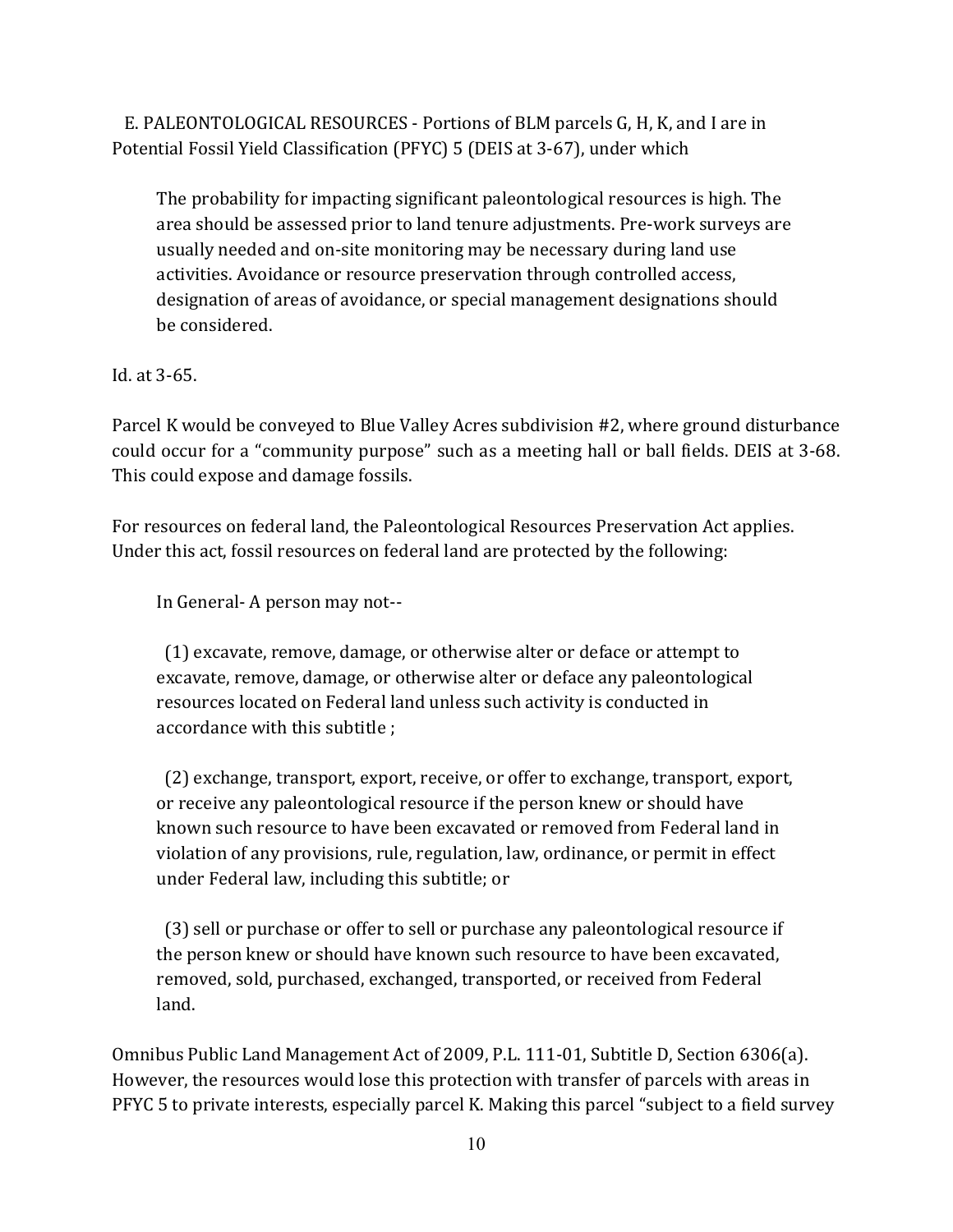by a BLM permitted paleontologist" (DEIS at 3-199) would not necessarily ensure that any fossil resources would be protected after the parcel was transferred to the subdivision.

 F. RESIDENTIAL DEVELOPMENT – Since under the proposed land exchange, the BLM lands are being conveyed with no requirements for conservation e on them, there is potential for residential development. This could impact water quality through improper well use, soil erosion from construction, and point source pollution from landscaping. While it is unlikely that the current owner of the BVR would undertake residential development, this potential is the primary driver of the BVR lands' value and future owners may wish to take advantage of this.

 G. MINERAL DEVELOPMENT - The proposed land exchange would convey leasable minerals (oil and gas) and salable minerals (sand and gravel) on BLM parcels G, H, I, J and K out of public ownership. See DEIS at 3- 133 through -136. While it is unlikely that the current owner would develop these mineral resources, there is nothing to prevent future owners from doing so, as the mineral resources are potentially significant, and will be made more economically viable through assemblage with private property that can provide and enhance vehicular access to the resources. Though heavily regulated, development of these resources, or failure to undertake reclamation from their development could have adverse impacts on water quality in the both the Blue and Colorado River watersheds.

According to DEIS p. 3-139,

Because BLM-K has a potential hydrocarbon trapping structure and some potential for oil and gas production, the Mineral Potential Report recommends that the leasable mineral estate be retained until the potential for oil and gas production is evaluated.

It is not in the public interest to trade away parcels with potential mineral value without receiving lands with comparable value in return.

 H. WATER RIGHTS AND USE - Generally speaking, there would be a net public gain of water rights. The exchange would convey more cfs to the public than the BVR will receive, and the public will benefit from the relinquishment of the BLM I water rights to the Blue River.

There is however a lost opportunity under the exchange to work with the Colorado Water Trust to use the water rights on now public parcel J for in-stream flow. (DEIS 3-144) Moreover, Since BLM acquired Parcel J through a previous land exchange, we have requested information from the administrative record for that exchange in order to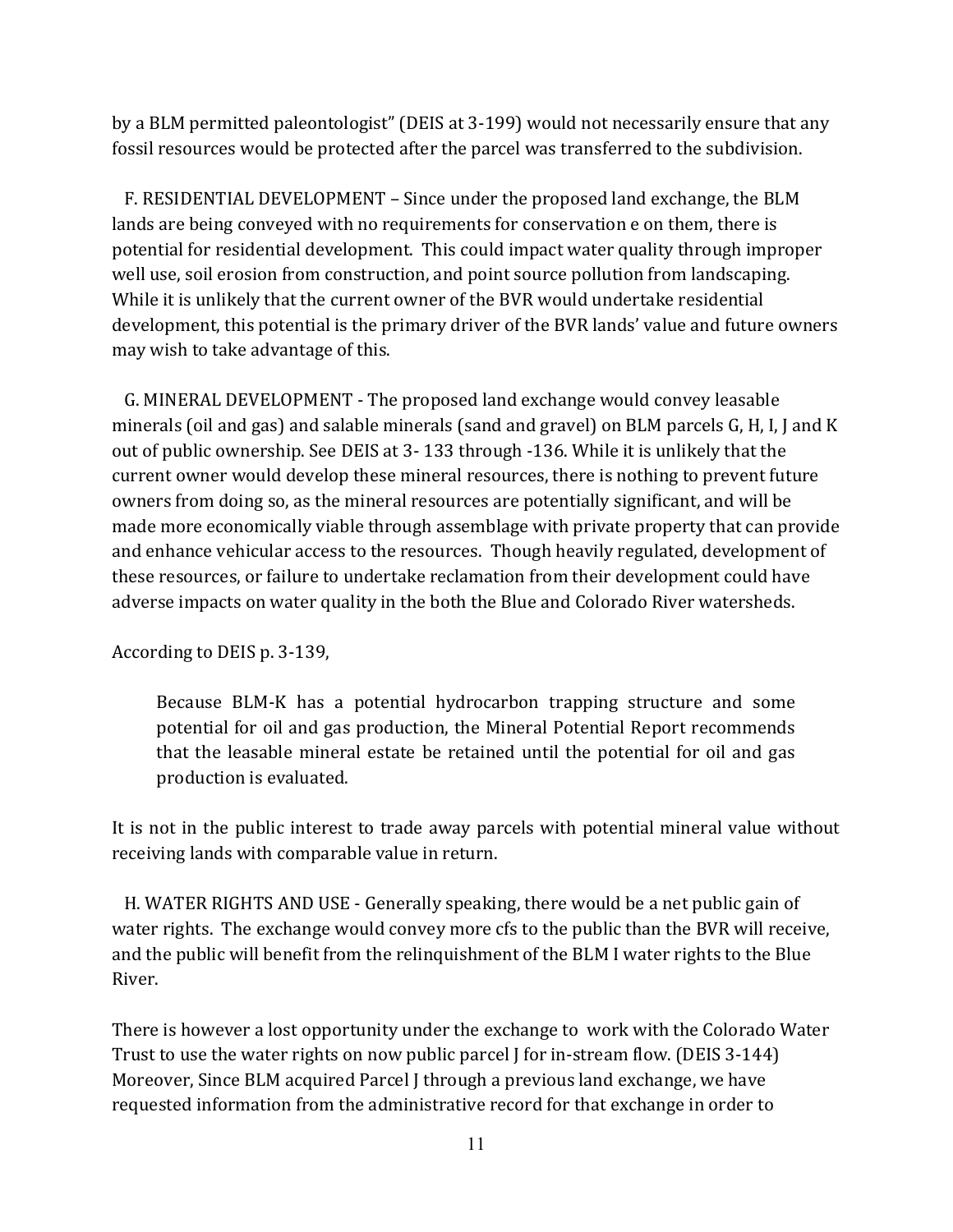ascertain what the BLM's motivations were for seeking to obtain this parcel for public ownership. It is possible, that the agency's intent was to utilize these water rights for a specific purpose. Without knowing what motivated the agency to acquire the property in the first place, it is difficult to know whether conveyance to a private party serves the public interest.

 I. WILDLIFE IMPACTS - The DEIS does not mention bighorn sheep, yet this species is known to be present in the general area of Green Mountain. It is possible that sheep come down to the river for watering. If so, they could be affected by public use, particularly for hunting, of the now-private parcels that would be transferred to the BLM, and by the proposed trail from BVR 10. This potential effect, and any other impacts to sheep, should be addressed in the EIS.

There is elk winter range on all parcels involved in the proposed exchange. DEIS at 3-86. The exchange would result in a net gain of 273 acres of this habitat in public ownership. Ibid. However, there would be a considerable (408 acres) loss of winter concentration area, and smaller losses of severe winter range and production (calving) area. Ibid. For mule deer, there would be sizable gains of winter range, winter concentration area, and critical winter range, and a loss of severe winter range. Ibid. The bottom line would be a net gain for deer winter range, but a loss for elk, as there would be a decrease of the latter's most important winter ranges in public ownership.

The proposed exchange would appear to be a net gain for wildlife because of the gain of 299 acres of habitat for the sensitive (both Forest Service and BLM) species greater sage grouse. See DEIS at 3-104. But it would be helpful if the EIS analyzed and disclosed the relative values of the habitat involved in the exchange.

The DEIS does note that both priority habitat management areas (PHMA) and general habitat management areas (GHMA) would be exchanged. Ibid. However, not all PHMA or GHMA are necessarily equal, as the value of the habitat depends in part of how big of a block it is part of. Or stated another way, small, isolated parcels of habitat would not be very valuable to the species. Thus an analysis of the sage grouse habitat in the parcels proposed for exchange (both ways) would be helpful in assessing the public interest.

We have requested from the BLM documents relating to the proposed land exchange, including the biological assessment and biological evaluation. Once we receive and review these documents, we may have additional comments on impacts to wildlife based on the qualitative information within those documents which has not been available to us for this comment period.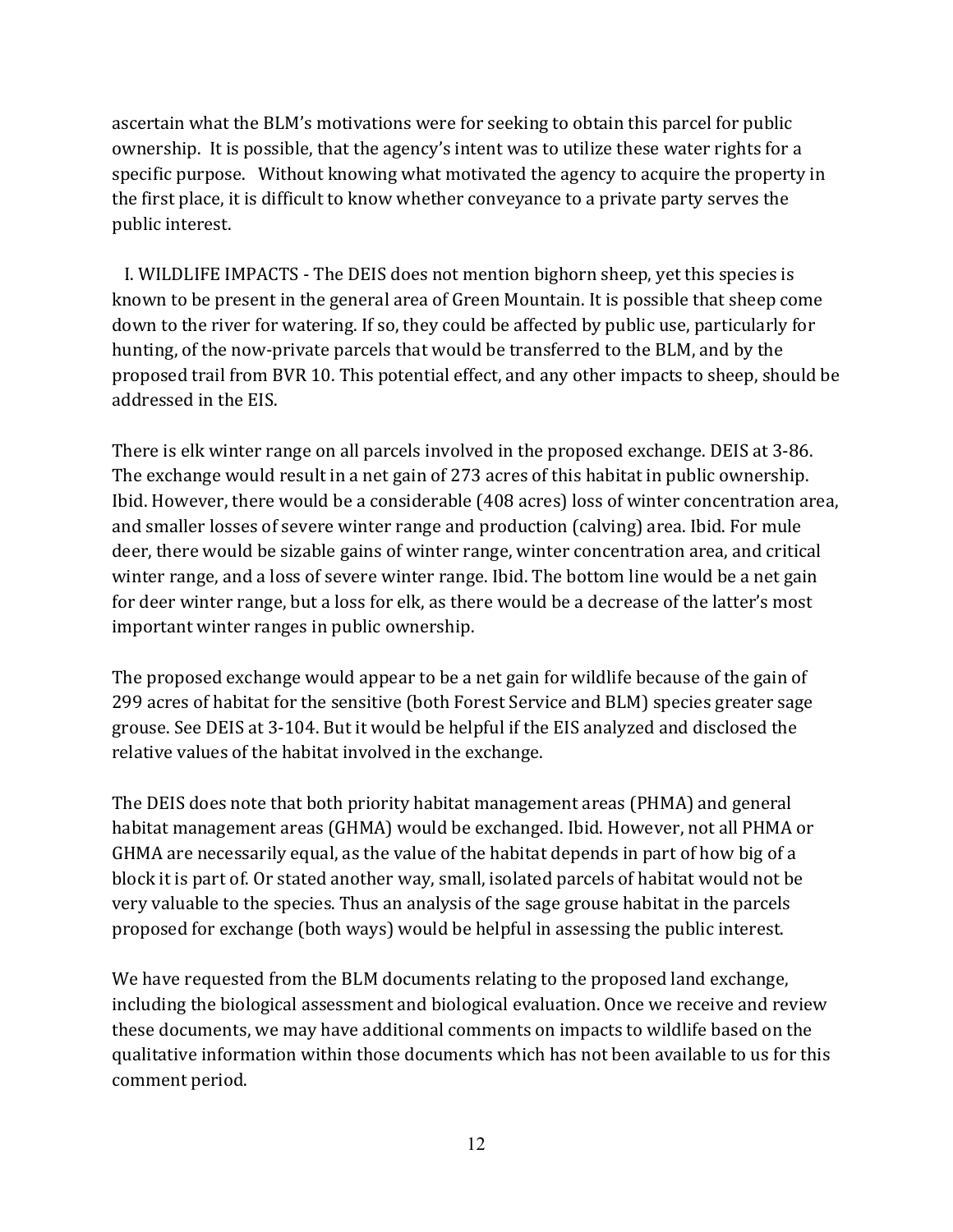J. THE CONVEYANCE OF PARCEL J IS NOT IN ACCORDANCE WITH FLPMA - BLM acquired Parcel J through a previous land exchange. According to Section 205 of FLPMA:

(c) Except as provided in subsection (e) of this section [P.L. 99-632, 1986], lands and interests in lands acquired by the Secretary pursuant to this section or section 206 shall, upon acceptance of title, become public lands, and, for the administration of public land laws not repealed by this Act, shall remain public lands. 43 USC 1715(c)

Parcel J's conveyance is contrary to this section of FLPMA; the DEIS does not include any details as to why BLM accepted this parcel in the previous exchange; thus it is not possible to assess whether its disposition, even if allowed through exception, is in the public interest.

## **V. RECREATION AND THE BLUE RIVER**

 A. OVERVIEW - The net loss of over 1 mile of stream frontage and 3.2 acres of aquatic habitat means a loss of water-based recreation opportunities under the proposed land exchange. Not only would there be less area to access water to play in, but the remaining opportunities would mostly be concentrated in one area, BVR-8. An easement would be provided at the Spring Creek Bridge where use is currently allowed.

Mitigation for loss of Blue River access on BLM parcels G, H, and especially I, depends on construction of the proposed recreation design features and the proposed trail on national forest land. DEIS at 3-28, 3-29. However, the implementation of these features is not assured, as a memorandum of understanding, yet to be signed, would be needed to assure funding, construction, and management of these features. DEIS at 2-7, 3-35. Approval of the proposed trail would require a separate analysis (NEPA) and decision by the White River National Forest. DEIS at 3-35.

Approval of the MOU and trail construction can thus not be assured at this time. And even if these approvals occur, it could be some time after the land exchange is consummated before the design features and trail are constructed. In the meantime, users would be deprived of use of the Blue River, or at least their already limited access would be reduced.

Overall, the land exchange could degrade the user experience on the Blue River unless further assurance are put in place, including a means of guaranteeing the public will be able to continue to use the river for recreational, floating and fishing purposes without encumbrances such as fences or habitat improvements.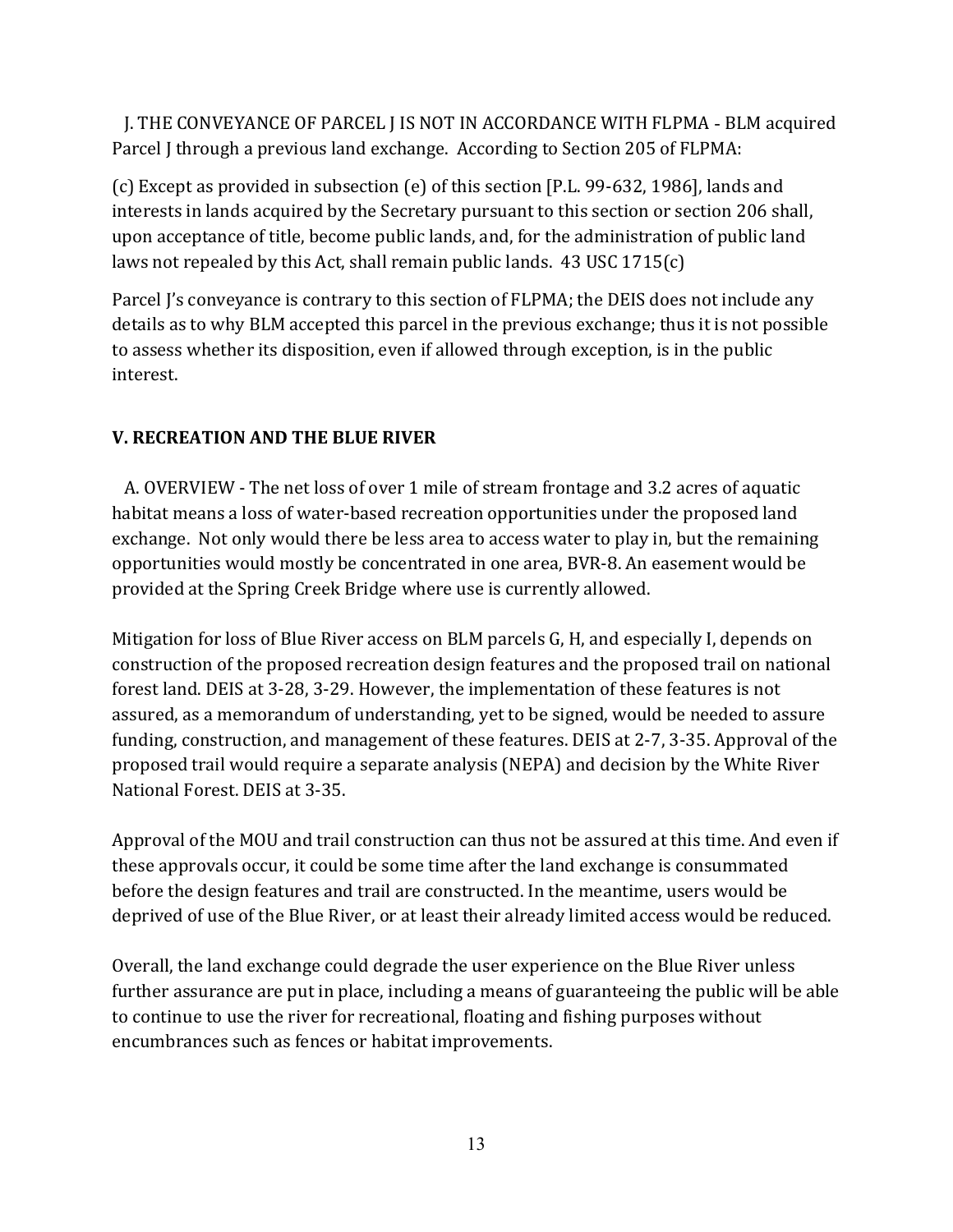B. THE BLM SHOULD NOT TRANSFER/LOSE PARCELS G, H AND I, WITHOUT FURTHER GUARANTEES OF PUBLIC USE OF THE RIVER AND MITIGATION MEASURES

1. Blue River Frontage - Parcels G, H and I include a total river frontage of 6,406 linear feet. Parcel I is currently accessible from a public road and provides foot access to the river. All three parcels provide opportunities along the river for floaters to stop, rest or walk around on shore. BVR-8 includes 5,068 feet river frontage. The net loss of Blue River frontage would be 1,337 feet and the parcel received in exchange would concentrate the river frontage in one small area.

> In summary, the BLM would transfer ownership of 6,406 linear feet of the Blue River on Parcels BLM- G, BLM-H and BLM-I, and acquire 5,069 linear feet of the Blue River on BVR-8, for a net loss of 1,337 linear feet of this river. With respect to other perennial streams, the BLM would give up ownership of 1,480 linear feet of King Creek in BLM-G. For intermittent drainages, there would be a net loss of 3,189 linear feet. The total net loss of river, perennial streams and intermittent drainages would be 6,006 linear feet.

DEIS at 3-171

2. Public Access and Use of Public Lands on the Blue River - During the May-June 2016 scoping period, at minimum 14 people/groups submitted public comments on the need to keep parcels, G, H and I, for reasons including the importance of public use of that stretch of Blue River, concern for a too-long float without stopping, and potential diminution of public use and experience of the Blue River. Current activities include fishing and floating and the question was asked why not make improvements to the current situation, instead of giving away public lands?

Almost all the comments against the exchange focused on the issue of loss of public lands on the river that are currently used by floaters and fishermen. One main point was that by removing these lands from public ownership, the experience of the float along the river would be significantly changed.

Currently, travelling downstream there are opportunities to stop on BLM parcels after putting-in below Green River Dam. Without BLM parcels G and H, there would be a longer continuous float distance to the take-out.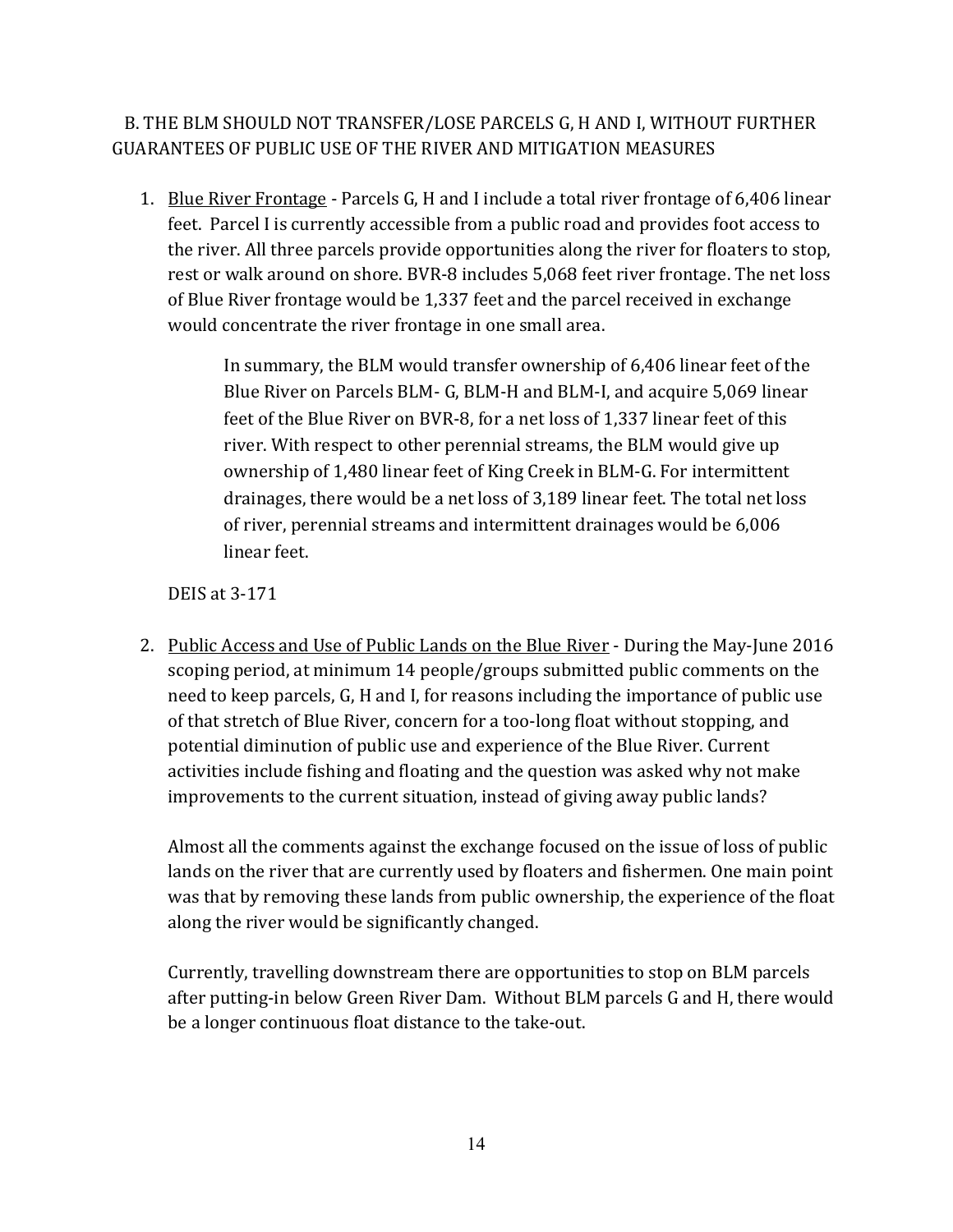The public would forego opportunities to enjoy 6,406 feet of river frontage of public lands, dispersed along three or more stops, plus the adjoining land that provides further exploring opportunities.

In addition:

This stretch of the Blue River on BLM-I is designated as "Gold Medal" trout fishing and is overlapped by the Upper Colorado SRMA.

DEIS at 3-21

Recent public discussion, much of which echoes the above concerns, is available online at http://www.mountainbuzz.com/forums/f42/blue-river-land-swapupdate-92970.html

3. KFO 2015 Record of Decision and Approved Resource Management Plan (2015 RMP) - There are significant natural values associated with the BLM parcels located close to the river. The 2015 RMP, (pages 53 and 54) identifies BLM lands with important values as being retention areas. This means that such lands would NOT be available for exchange. One of the criteria for identifying retention areas is "all lands within 0.5 mile of the Blue and Colorado Rivers". Parcels G, H and I are within this zone, being located on the Blue River. Parcels J also meets this criteria, being next to the Colorado River. However, per the 2015 RMP, exceptions may include:

> …lands on the list of Retention Areas included in a proposed land exchange for which an agreement to initiate an exchange was approved before the date of the Notice of Intent to prepare the DRMP/DEIS.

Per the DEIS, the Blue Valley Land Exchange was originally initiated in 2005. The Notice of Intent to prepare the [Kremmling] DRMP/DEIS was published in the Federal Register in 2006. Thus, despite recognition of the values that would make Parcels G, H, I, J and K retention areas, they were removed from that status due to a dating rule.

## C. MEASURES OFFERED AS MITIGATION FOR LOSS OF BLM PARCELS NEED TO BE FURTHER DEVELOPED

1. The proposed exchange of public river frontage/access/use for hunting areas is not an equitable exchange. - Existing river users lose their current rights to a different user group (hunters) who gain additional benefits. There is no equitable compensation to the public river users who have lost their use.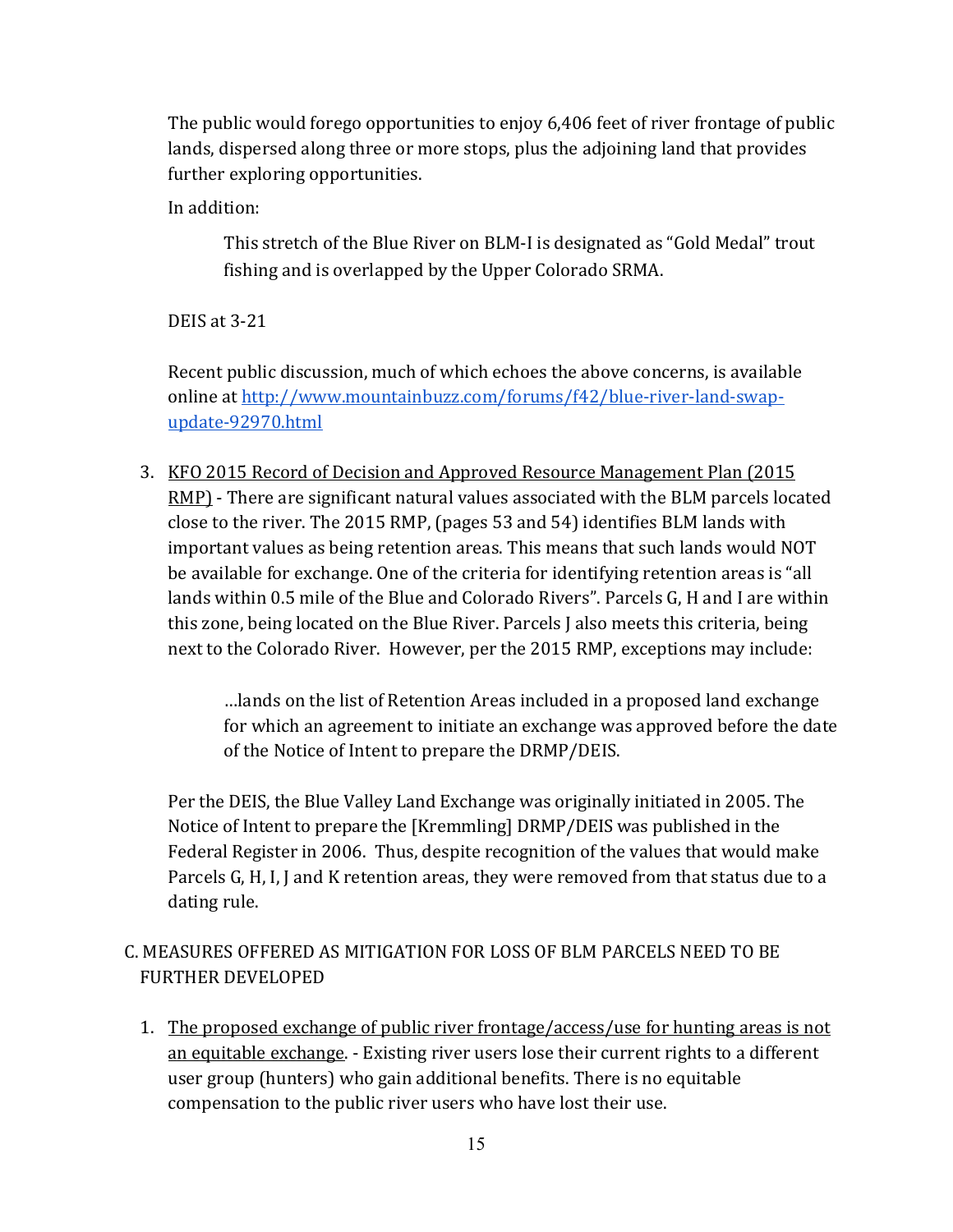2. The proposed exchange of public lands, access and use for a "developed recreation" experience is not equitable. - The proponent is proposing to provide developed recreation facilities in exchange for the land they would receive. This does not appear to be an equal exchange as it creates a different set of uses and management issues. There are impacts associated with construction, costs of construction, costs of maintenance and the overall a loss of natural undeveloped open space. Due to the difference in types of facilities and experiences, the users being served will likely be different than the users being displaced.

Furthermore, descriptions of the proposed recreation improvements and the related future ownership, easements, funding and management plan are unclear and therefore difficult to evaluate potential impacts, use and benefits. These need to be more specific, including types and amounts of facilities, costs, locations and especially future funding and management, in order to be evaluated and provide the public assurance of the commitments.

3. The proposed exchange of BLM land for a proposed, more developed access to existing public lands (national forest) needs further study and documentation. - The national forest land near Green Mountain is managed by the Forest Service for deer and elk winter range. Opening the land to increased public use would create additional impacts to natural resources. Potential impacts to, and management of, the national forest land have not been addressed in the DEIS.

If additional access were to be provided, further detail of the design, costs and management need to be provided along with a specific commitment from the proponent. The trail appears to traverse steep slopes to reach the Blue River, located in a tight canyon. The DEIS describes additional public access to river frontage. How much more accessible will this area be, given that it is in a steep canyon? Additionally, this land has always been in public ownership and is accessible from below Green Reservoir where an area is used as a put-in. The DEIS at 3-35 states that the WRNF still needs to do an environmental review on the potential impacts of the proposed trail, so again there is no certainty as to the viability and benefits of this proposed access. Among known wildlife values of Green Mountain, is the herd of bighorn sheep that lives in the area, per local resident, Dan Campbell.

It seems there may be a misunderstanding among members of the public who supported the exchange based on information that: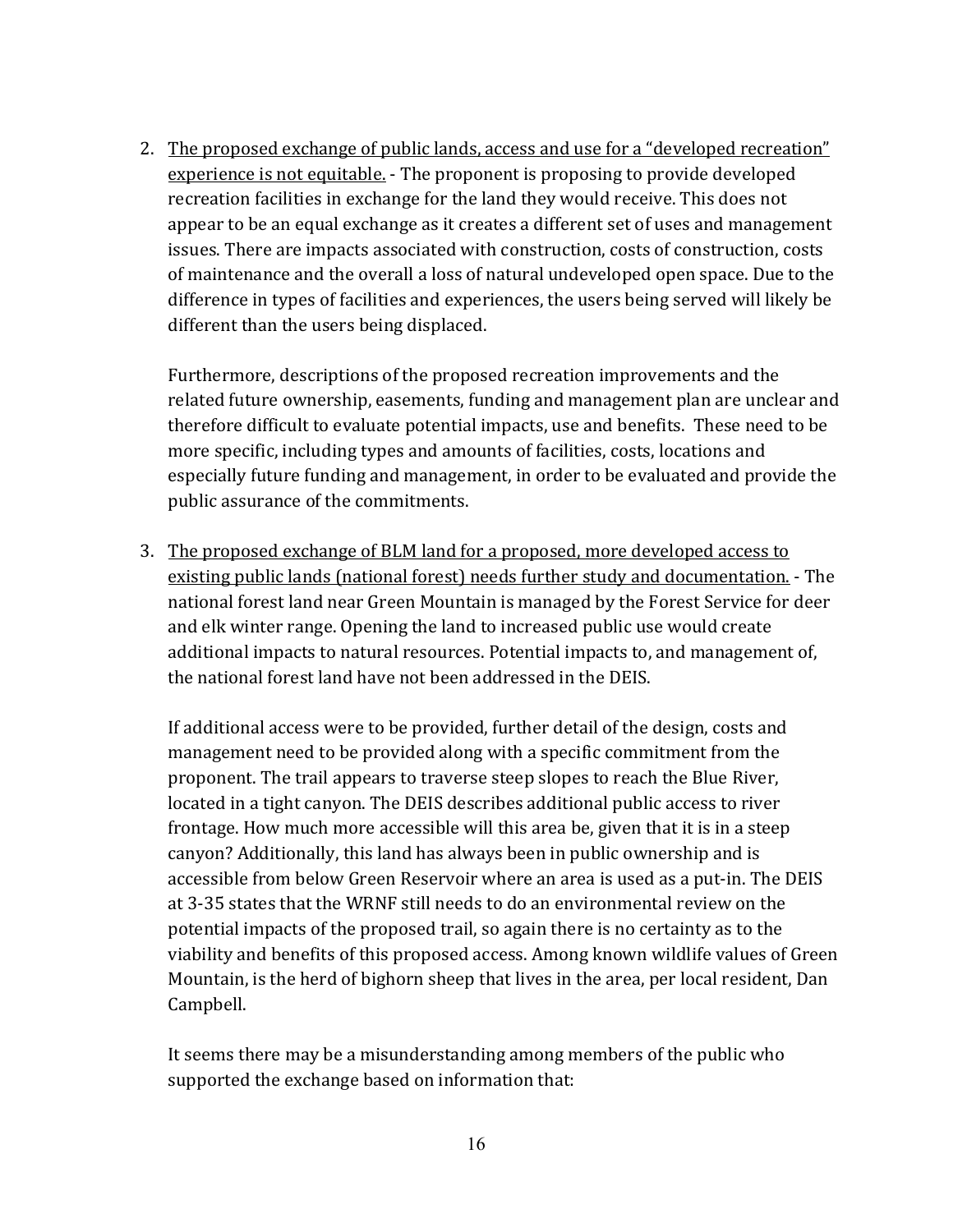"...the current  $\frac{1}{2}$  or  $\frac{3}{4}$  mile of river frontage/access is being exchanged to gain 2.5 miles of frontage/access".

Given the above analysis, this information appears to be incorrect.

# **V. CONSERVATION EASEMENTS OR OTHER PROTECTIVE MEASURES ARE NEEDED FOR SOME PARCELS PROPOSED FOR EXCHANGE OUT OF PUBLIC OWNERSHIP**

While the agency's assertion that the uses that occur on the lands in the exchange will not likely change very much, it is also true that there are fewer requirements for protections of natural resources on private property. A major flaw in this proposed land exchange is the lack of required conservation easements or other instruments to protect some of the valuable, and even unusual, public resources the land exchange will convey into private ownership. Again, BLM clearly has the authority to use such instruments under 43 CFR 2200.0-6(i).

Ideally, these documents would have already been drafted for public scrutiny and would be placed in escrow at the release of an ROD, pending completion of the land exchange. However, we see no evidence the BLM intends to apply easements or other protective measures to parcels traded to private interests.

If the land exchange is approved, the following resources should be protected by conservation easements:

- *Harrington Penstemon –* Under the status quo, 7.3 acres of occupied *P. harringtonii* habitat are under federal jurisdiction; the BLM has the authority to manage them and the surrounding lands in a manner that protects the plants, i. e, require fencing and certain grazing practices; the land exchange would leave this entirely to the discretion of the landowners and receive only 0.3 acres of occupied habitat in return. DEIS at 3-129. BLM G, H, I and K should only be conveyed with a requirement for protective conservation easements. Additionally, the DEIS does not include discussion of the cumulative loss of Penstemon habitat over multiple agency actions. (See Section for more about cumulative effects.)
- *Fens* BVR and Sheephorn Ranches should be required to have conservation easements ensuring that livestock are fenced out of the fens on Parcel C. If the agency is going to trade these unique and unusual resources out of federal ownership, then it should require both restoration and protection through a conservation easement for the two fens that Sheephorn Ranch will acquire. See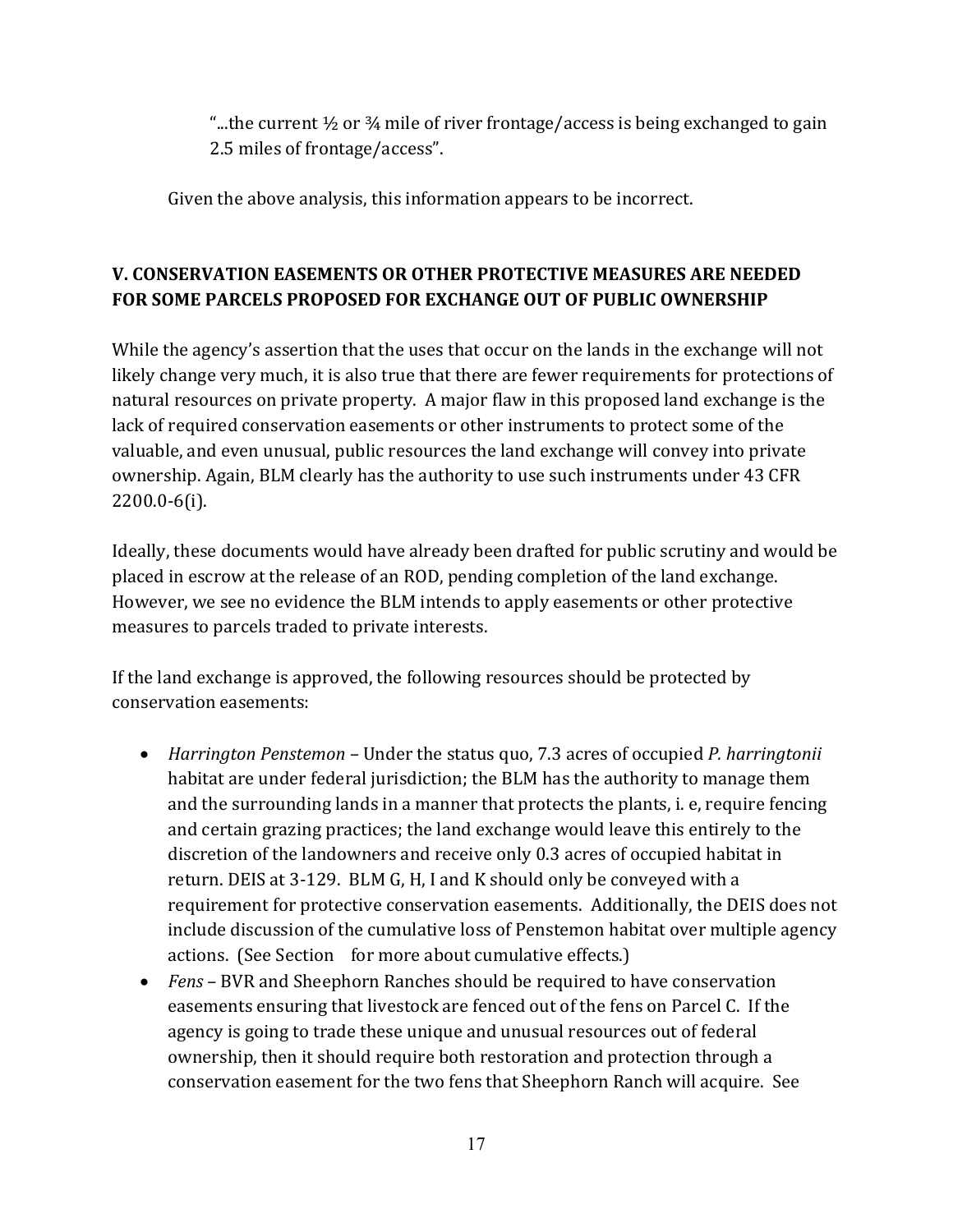DEIS at 3-170. And future agency management of BVR 3 must include improvements and protections of the fen on those lands as needed.

- *Water, wetlands and riparian* DEIS at 3-174. Alt 2 would result in a net loss of 61.8 acres of wetlands, 4.6 acres of riparian habitat, and 3.2 acres of aquatic habitat. DEIS at 3-168. The DEIS states: "the USACE policy generally requires mitigation for wetland impacts greater than 0.10 acre". Mitigation can include the construction of new wetlands to replace those that were lost . . . the restoration of a degraded wetland, or a combination of these." DEIS 3-174 Absent this mitigation, Executive Order 11990 "directs federal agencies to . . . withhold such properties from disposal." (DEIS 3-156; see also E. O. 11990 section 4) Similar to the protection for fens discussed above, the recipients of the federal land containing wetlands should be required to restore and protect wetlands as appropriate, as a condition of receiving these properties.
- BVR should be required to have conservation easements on Parcels G, H, I and J to discourage livestock grazing in riparian areas, protect *H. penstemon* plants and habitat, prohibit the separation of water rights from the parcels, prohibit residential development in riparian areas and view planes, and prohibit the development of leasable and salable mineral resources.

## **VI. VALUATION**

### A. RECREATION AND ASSEMBLAGE AS HIGHEST AND BEST USE OF BLM G, H AND I

*1.* Recreation - These three parcels are the heart of the exchange; they are by far the most valuable of the public parcels as far as the proponent is concerned as their acquisition will give him total control of almost 20 linear miles of a Gold Medal fishing resource. Ironically, this value is exactly the same for the public. BLM G and H are key parcels for those who wish to float this section of the river; while it is still possible to do so without the BLM parcels; it is improbable that people will, as the land exchange will eliminate any stopping points, causing one to spend 8 hours in a boat. Parcel I is downstream of the proponent's fish habitat improvements, and the current public access to that parcel is also access to the proponent's trophy sized trout.

CWPL has been reaching out to anglers asking whether they use this now public amenity and, despite BLMs assertion that this is stretch is little used, we are finding that people come from all over the state to float and fish this river stretch. Other people have told us that they have not floated this stretch, but they are aware of it and would like to. This Blue River run has a following, and BLM should not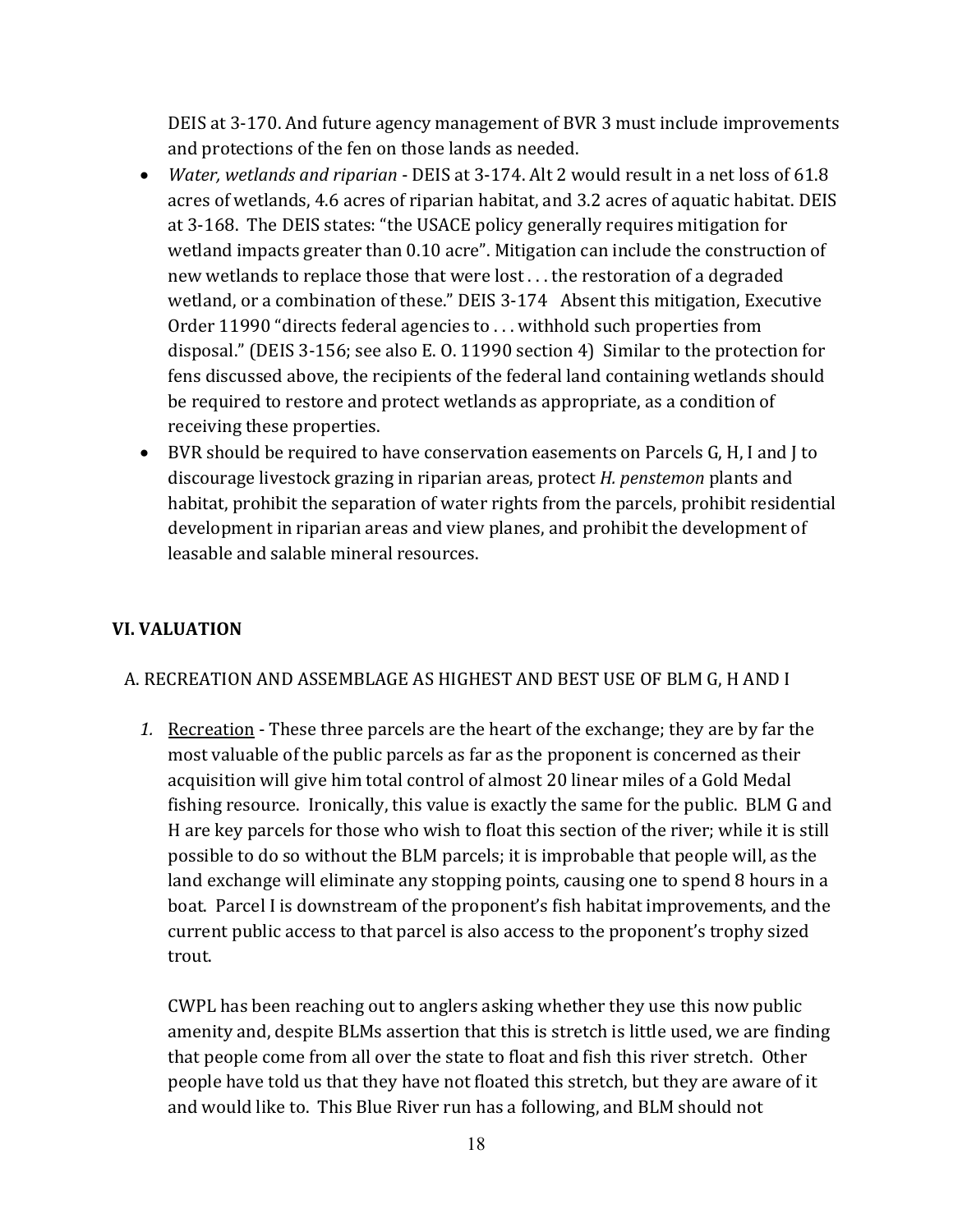minimize that following. The recreational value of G, H and I are precisely what makes them attractive targets for assemblage with BVR. As such, the appraisals should not undervalue the recreational amenities of G, H and I.

2. Assemblage - When one looks at these parcels on a map, their assemblage value is obvious; they are surrounded by or adjacent to the Blue Valley Ranch; this is also true of BLM A, B, and C and F. Moreover, once included with the BVR and no longer available to the public, they become exponentially more valuable. BVR is already a very large and exclusive property and the land exchange will render it even more so. If the BLM parcels were in private ownership, they would be priced in a manner that would reflect their value to the Blue Valley Ranch; the smart willing seller, would bet that BVR would spend a lot of money to ensure that no one else would become the owner of those properties and the appraisals should consider the value of this exclusivity.

A large part of the real estate appeal in the area of the BVR is the exclusive fishing opportunities available to owners of riverfront property along this Gold Medal trout stream. The length of riverfront included on one of these properties directly affects the value of that property; even owners in the subdivision adjacent BLM G considered the access to the river from BLM G in their decision to purchase their property.

It would be erroneous to assume that the proponent is not aware of this aspect of the BLM riverfront parcels; though the current value of BVR's large assemblage of real estate is exclusivity to the proponent, he is aware of the future potential of subdividing the property. An unconventional highest and best use is a Ranch Preservation Community (RPC)<sup>3</sup>. This is a large acreage, limited lot subdivision, in which smaller, deeded acreages are sold as homesites, but include a common interest in a much larger acreage. The appraiser writing the article found that acreage marketed this way sold for substantially more than similar properties marketed as ranch property. Typically, these homesites are marketed for their privacy, exclusivity, natural beauty, recreational opportunities such as hunting and fishing, cultural resources, biodiversity and contiguity to large blocks of public lands – a little like Blue Valley Ranch. Inclusion of G, H, and I not only imbues these parcels with all this potential value, but creates a mini-feedback loop in which the parcels make the Ranch more valuable because there is no longer public access to the river, and that in turn makes the parcels themselves more valuable.

 $\overline{a}$ 

<sup>3</sup> Mundy, Bill. "Trophy Property Valuation: A Ranch Case Study", Appraisal Journal, Jan. 1, 2003, p. 2.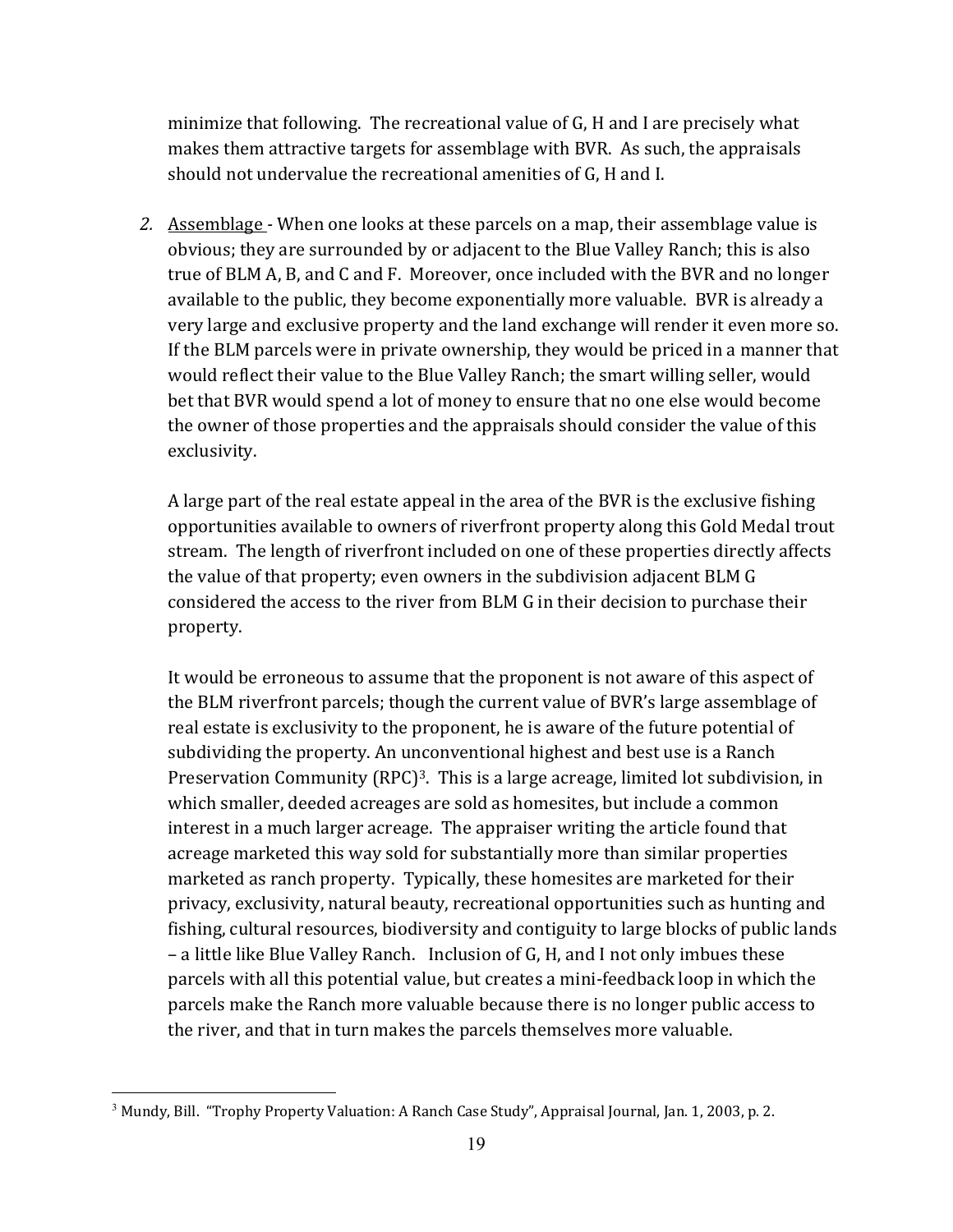3. Access - It is likely that the BLM parcels will be (or perhaps already have been) appraised as not publicly accessible. First of all, that is not quite true, as public access to G and H is the base of most opposition to this exchange; they are both accessible from the river, which is a public throughway. Secondly, while it is true that there is no motorized access pre-exchange, their assemblage with BVR will provide motorized access. Consideration of these parcels as inaccessible will artificially deflate their value as the exchange will make them accessible. Under UASFLA, the Highest and Best Use analysis requires detailed consideration of not only the present use of a property, but also any future potential uses.

 B. DO NOT UNDERVALUE THE BLM INHOLDINGS - The appraisals should avoid errors of attribution, or potential errors in attribution, resulting from the use of summation appraisal methodology. Adding together the market values of various portions of a proposed land exchange to reach a value conclusion may not appropriately represent the value of the whole. In some instances the use of summation methodology may be appropriate, but this should be clearly supported by market evidence where possible.

The appraisals should pay close attention to the individual values of the smaller public parcels in the exchange, A, B, C, F, and J. Whether they are home to unique resources can impact their individual values. For example, the fens on BLM C are a unique habitat that has both natural and aesthetic values. The DEIS identifies the presence of cultural resources on the BLM lands; their presence could impact the value of these lands.

Additionally, there is a very specialized real estate market that can place surprisingly high values on inholdings, as the threat of their development takes value away from surrounding lands. If these parcels are Category 1 parcels under the land tenure adjustment section of the RMP [the DEIS does not discuss this], these parcels could be sold to parties other than BVR; this possibility of being available to competing parties could affect the value of these smaller acreages; thus, the appraisals should also account for the land tenure status of these parcels.

…C. IMPACT TO THIRD PARTIES - The proposed Blue Valley Ranch land exchange is a transaction between the BLM and Blue Valley Ranch; however, because the assets involved in the transaction are public, there are collateral impacts to parties outside of the exchange and the valuation of the public lands should take this into consideration.

The most obvious impact is the loss of public lands along a gold medal trout stream. BLM G, H, and I offer the same amenities whether they are in public or private ownership – access to the river and enjoyment of the recreational resources the access allows. In conveying these parcels to the Blue Valley Ranch, the BLM eliminates the general public's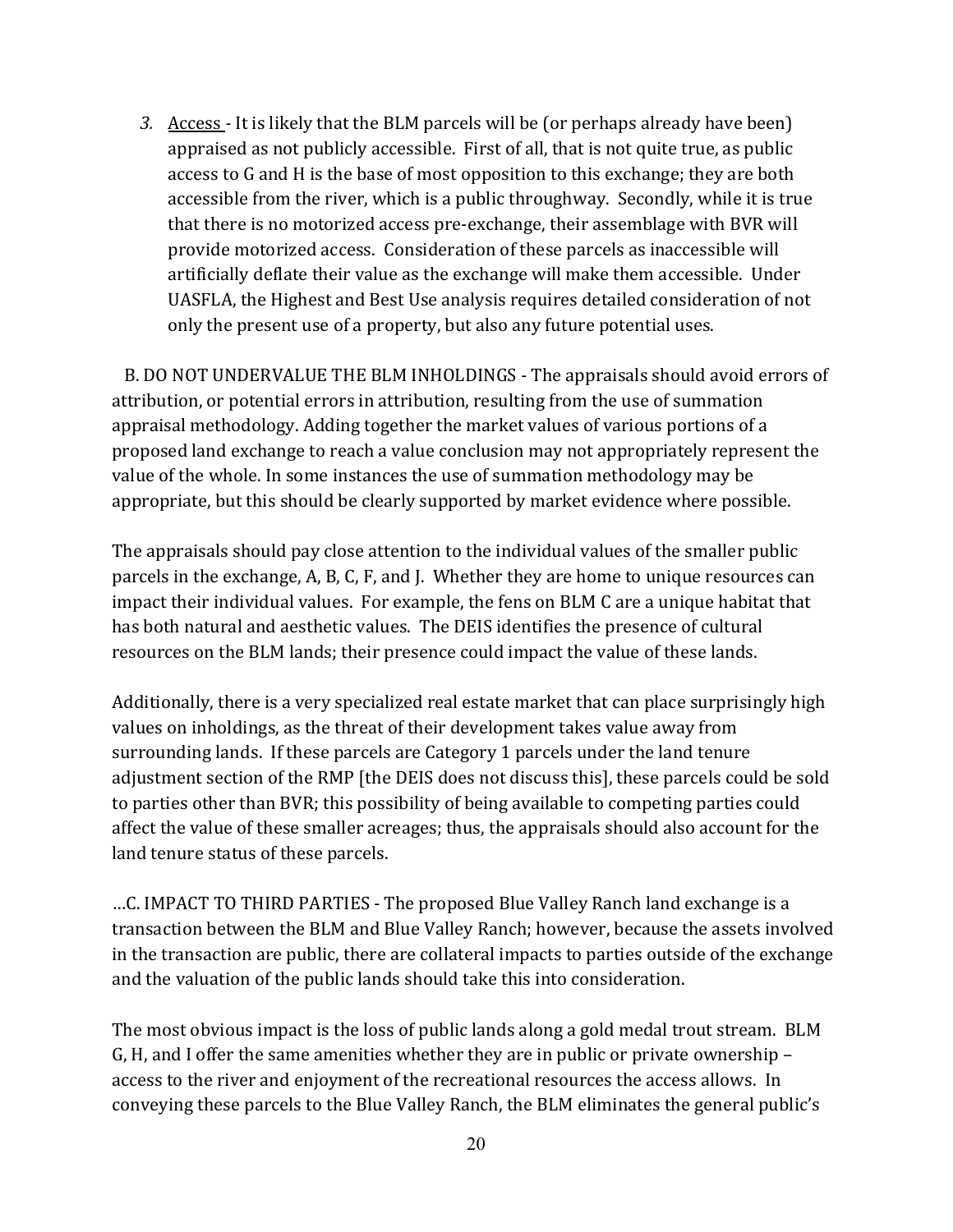ability to enjoy this stretch of river, unless individuals are able and willing to pay the private guides that enjoy leases with the Blue Valley Ranch. In this respect, not only does the land exchange enrich the owners of the Blue Valley Ranch, but it enriches the professional guides who hold leases with BVR for access to this long stretch of the Gold Medal Blue River. Effectively, the land exchange makes a formerly public asset exclusive to those who have the connections or the financial means to access it.

Another collateral impact from the land exchange is the taking of the enjoyment of BLM G from the residents of the 200 homesites in the subdivisions above. Colorado Wild Public Lands has had discussions with homeowners there who bought their property because of the access to BLM G and its location on the river; the homeowners use G extensively as an open space amenity, including the river access. The land exchange would remove this amenity from the neighborhood, negatively impacting their property values. The appraisal of BLM G should acknowledge this impact. One must infer that the purpose of the BLM K "gift" to the Blue Valley Acres #2 subdivision is an attempt to replace this amenity; but, the upland sagebrush habitat on K is not in any way comparable to the river access provided by BLM G. Moreover, the subdivision is already the primary, if not only, beneficiary of BLM K due to its location between the subdivision and adjoining BLM land. In fact, rather than conveying BLM K to BVR, the public might be better served by selling it for residential development.

### D. ADDITIONAL PARCELS ACQUIRED THEN TRANSFERRED TO OTHER OWNERSHIP

BLM-K would be donated to the Blue Valley Acres #2 homeowners association. Skylark Ranch and Sheephorn Ranch would incorporate the acquired land into their ranching operations and the Homeowners Association would likely use BLM-K as open space and for recreation.

### DEIS at 3-139.

In addition to the above proposed transactions, the Proponent intends to buy BVR-9 from Summit County and transfer it to the USFS via the BLM.

"BVR-9, which is subject to an existing purchase option between BVR and Summit County…" DEIS at 3-3

There needs to be disclosure of the agreements or MOU's relating to ensuing private to private land exchanges and clarity on the future uses of the parcels. Currently, this information is either missing or unclear in the DEIS. For example, a comment addressed at the open house meeting at Silverthorne library June 4, 2018 suggested that Blue Valley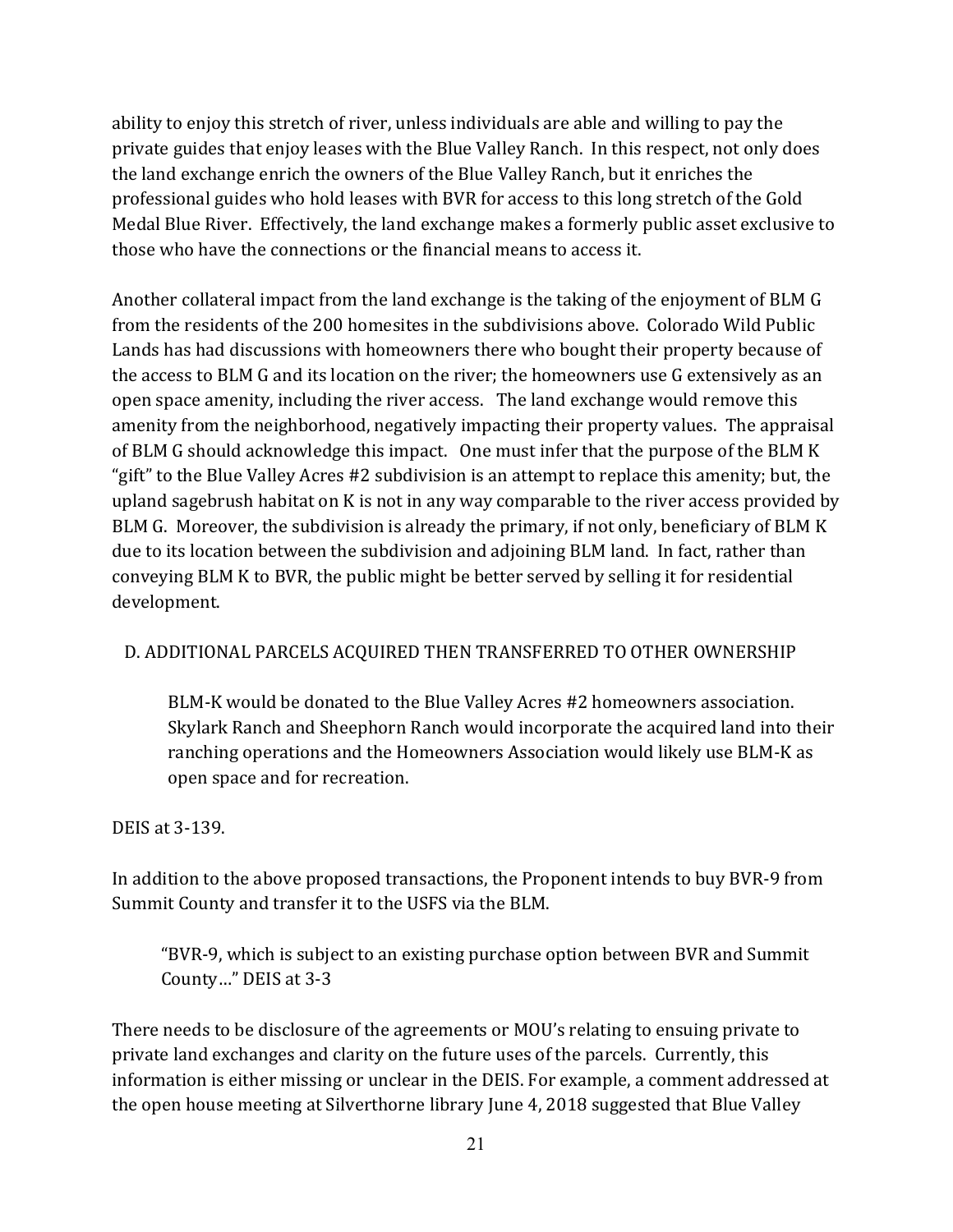home owners could potentially put in a fire hall and sell parcels to adjacent landowners to pay for that community asset, as long as it was a community need. This is different than the open space/ recreation uses anticipated in the DEIS and would also affect property values.

# **VII. THE DEIS DOES NOT ADDRESS CUMULATIVE EFFECTS FULLY, AS IT DOES NOT COMPARE THE DETAILS OF THIS ACTION TO OTHER LAND EXCHANGES**

Under the land exchange, there will be several cumulative effects that the DEIS does not discuss, as they limited this section of the analysis to the immediate area of the land exchange.

Since its inception, Colorado Wild Public Lands has participated in the NEPA processes for 3 different land exchanges, including this Blue Valley Ranch exchange. As such, we are already beginning to see patterns of incremental losses of public resources which result in cumulative effects. The environmental analyses (EIS included) are restricted to the vicinity of the proposed action; this narrows the scope of consideration in analyzing the cumulative impacts of these land exchanges and does not present the whole picture of some of these impacts.

The analysis of the loss of Harrington Penstemon habitat is a good example of this. The proposed action in this analysis, exchanging lands with the Blue Valley Ranch, results in a net loss of 7 acres of habitat; this does not seem like much. However, if the scope of analysis were expanded, a different picture might emerge. For example, with the Sutey Ranch Land Exchange 100 miles away in Pitkin County, the BLM traded a minimum of 52.4 acres of *P. harringtonii* habitat in exchange for 1.5 acres on the non-federal exchange lands (Sutey DEA pp. 3-115, 117, and 118). If the agency were tracking these incremental changes on a larger scale, they may find the impacts of these individual actions are having real impacts on the larger landscape.

There is a similar pattern in the treatment of wetlands and riparian habitats in other land exchanges we have analyzed. In the Sutey Ranch land exchange, the public lost 15.6 of 16.6 acres of wetland and riparian habitat (DEA 3-143, 147, 153, 156, 158, 158) and the proposed Buffalo Horn Land Exchange in Rio Blanco and Moffat counties would trade 4 acres for none, a 100% loss to the public (Buffalo Horn EA 65). Again, absent the wider geographic range for the cumulative scope of analysis, the agency has no way to gage the true cumulative impacts of individual actions such as this proposed Blue Valley Ranch Land Exchange.